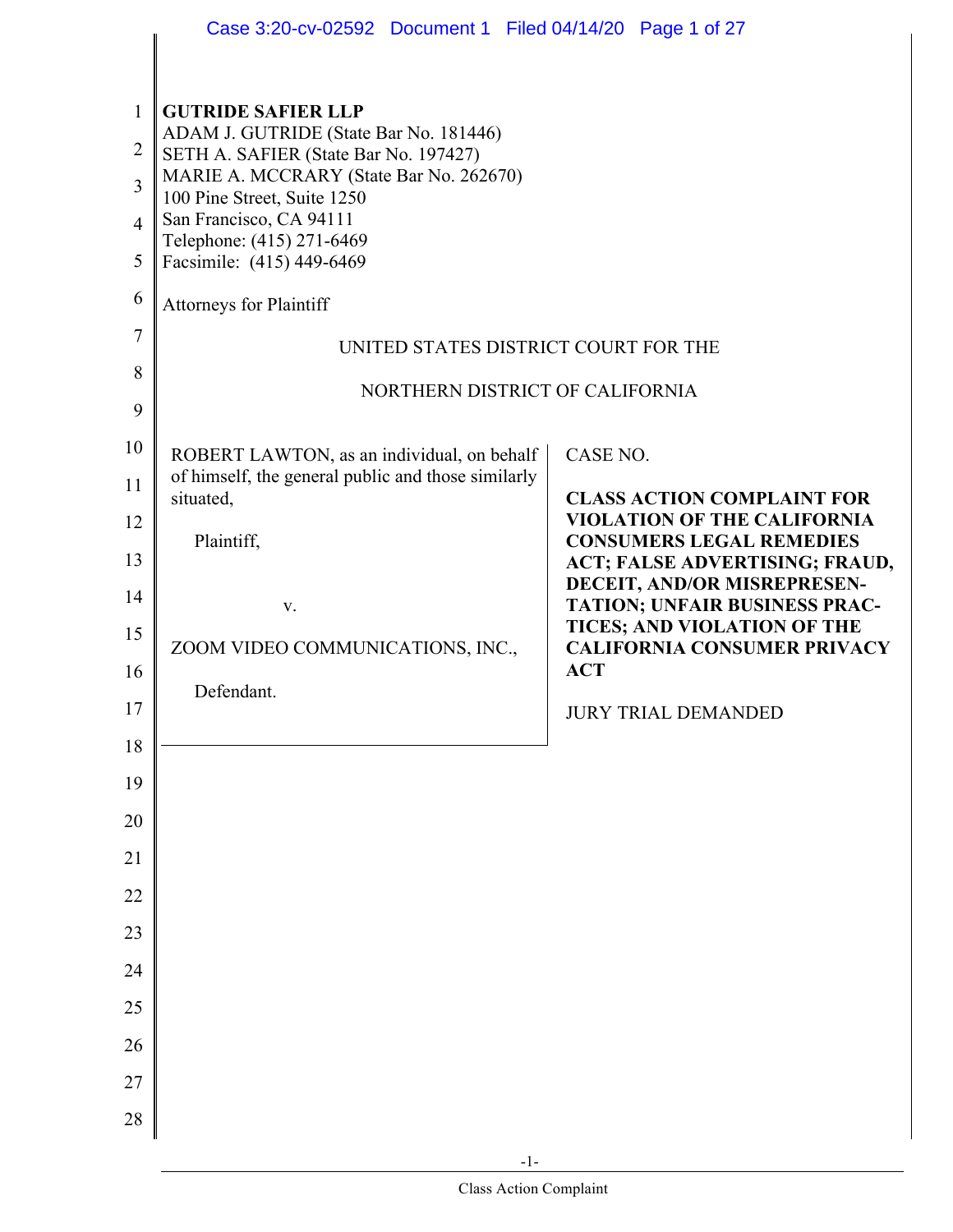1

#### **INTRODUCTION**

2 3 4 1. Plaintiff Robert Lawton, by and through his counsel, brings this class action against Defendant Zoom Communications, Inc., to seek redress for Defendant's deceptive practices relating to its video and audio conferencing software.

5 6 7 8 9 2. Zoom provides an overwhelmingly popular online platform for video and audio conferencing, collaboration, chat, and webinars. Zoom promises customers that its products allow them to "meet securely" though "end-to-end encryption for all meetings, role-based user security, password protection, waiting rooms, and place attendee on hold." Zoom's chief product is "Zoom Meetings."

10 11 12 3. Zoom consistently violates its duty to its over 200 million users to implement and maintain reasonable security practices, fails to disclose known security risks, and affirmatively misleads consumers about the security benefits of its product.

13 14 15 16 4. In particular, Zoom collects private information about its users and discloses this information to Facebook, LinkedIn, other users, and other third parties. Zoom intentionally omits this fact from its privacy policy and misleads reasonable consumers to believe that the information they share in Zoom meetings is private.

17 18 19 20 5. Further, Zoom claims to offer users the privacy and protection of end-to-end encryption, the most secure form of internet communication. In reality, Zoom does not offer endto-end encryption, and its software cannot even support such security measures. Instead, Zoom accesses private information that users share on the Zoom network.

21 22 23 6. Zoom has also failed to disclose or remedy known vulnerabilities that allow hackers and other websites to forcibly access a user's webcam, join a user to a Zoom call without his or her permission, and access recordings of Zoom meetings.

24 25 26 7. Plaintiff brings this class action on behalf of all similarly situated consumers who used and/or purchased Zoom's product believing that the product was secure and that their information was safe.

27 28 8. Plaintiff seeks injunctive relief and restitution against Zoom for false and misleading advertising in violation of Business and Professions Code Section 17200, *et seq.*,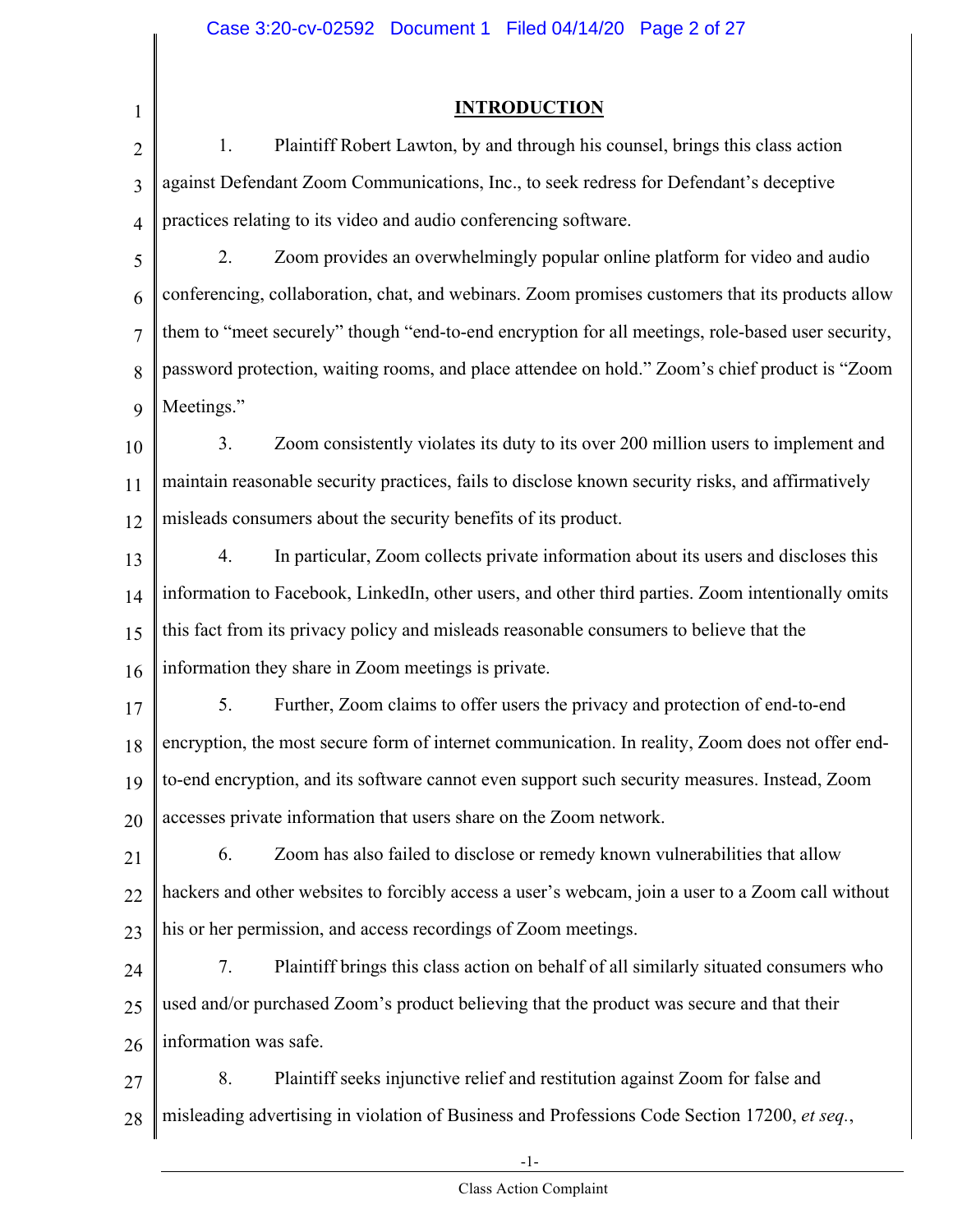1 2 3 4 5 6 7 8 9 10 11 12 13 14 15 16 17 18 Business and Professions Code Section 17500, *et seq.*, and Civil Code Section 1750, *et seq.*, and for violating the Consumer Privacy Act. Zoom made and continues to make these false and misleading statements in its advertising of the product. Zoom also continues to invade the privacy of innocent users and leave them vulnerable to security threats. Compliance with remedial statutes like those underlying this lawsuit will benefit Plaintiff, the putative class, consumers, and the general public. **PARTIES**  9. Robert Lawton ("Plaintiff") is, and at all times alleged in this Class Action Complaint was, an individual and a resident San Francisco, California. 10. Defendant Zoom Video Communications, Inc. ("Defendant" or "Zoom") is a Delaware corporation headquartered in San Jose, California. Defendant maintains its principal place of business at 55 Almaden Blvd., 6th Floor, San Jose, CA 95113. Defendant directly and through its agents, has substantial contacts with and receives substantial benefits and income from and through the United States and/or State of California. Defendant is one of the owners, manufacturers, and distributors of the software product, and is one of the companies that created and/or authorized the false, misleading, and deceptive claims on the product website. **JURISDICTION AND VENUE** 11. This Court has subject matter jurisdiction over this action pursuant to the Class

19 20 21 Action Fairness Act, 28 U.S.C. Section 1332(d)(2)(A) because: (i) there are 100 or more class members, and (ii) there is an aggregate amount in controversy exceeding \$5,000,000, exclusive of interest and costs.

22 23 12. This Court has supplemental jurisdiction over any state law claims pursuant to 28 U.S.C. Section 1367.

24 25 26 27 28 13. The injuries, damages and/or harm upon which this action is based, occurred or arose out of activities engaged in by Defendant within, affecting, and emanating from, the State of California. Defendant regularly conducts and/or solicits business in, engages in other persistent courses of conduct in, and/or derives substantial revenue from products provided to persons in the State of California. Defendant has engaged, and continues to engage, in substantial and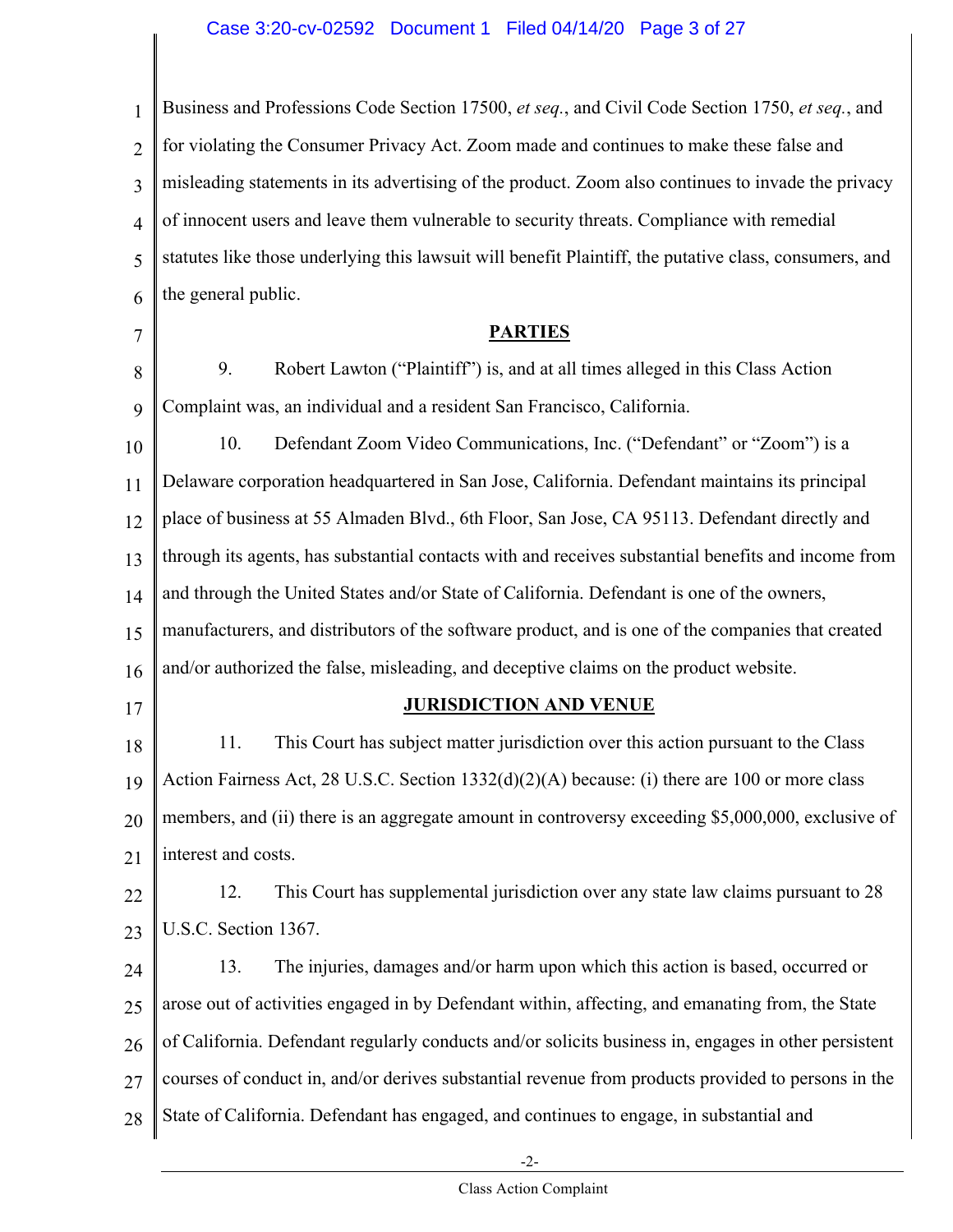#### Case 3:20-cv-02592 Document 1 Filed 04/14/20 Page 4 of 27

1 continuous business practices in the State of California.

2 3 4 14. Venue is proper in this District pursuant to 28 U.S.C. § 1391(b)(2) because a substantial part of the events or omissions giving rise to the claims occurred in the state of California, including within this District.

5 6 7 15. In accordance with California Civil Code Section 1780(d), Plaintiff concurrently files herewith a declaration establishing that he downloaded and used the Zoom Meetings software in San Francisco, California. (Plaintiff's declaration is attached hereto as Exhibit A.)

- 8
- 9

#### **SUBSTANTIVE ALLEGATIONS**

16. Plaintiff accordingly alleges that jurisdiction and venue are proper in this Court.

10 11 12 13 14 15 16 17 18 17. Defendant provides an online platform for video and audio conferencing, collaboration, chat, and webinars. Defendant promises customers that its products allow them to "meet securely" though "end-to-end encryption for all meetings, role-based user security, password protection, waiting rooms, and place attendee on hold." Zoom's chief product is "Zoom Meetings" (the "Product"). Zoom has emerged as a fundamental online utility, with 200 million daily users — including family members gathering to celebrate holidays, teachers leading online classes for students and members of Alcoholics Anonymous holding meetings. (Zoom Blog, A Message to Our Users, https://blog.zoom.us/wordpress/2020/04/01/a-message-to-our-users/ (last visited April 3, 2020).)

19 20 21 22 23 18. Zoom operates a "freemium" business model: users can sign up for a Basic Plan, which allows them to host groups of up to 100 people for up to 40 minutes at a time at no charge, but users must pay \$14.99 per month or more for extra features, like bigger groups and administrative controls, with a Pro, Business or Enterprise Plan. Zoom users can access the Product through mobile applications, as well as through desktop computers and telephones.

24 25 26 19. Zoom has profited off of users' desire to stay connected professionally and personally during the global pandemic and the accompanying stay-at-home orders. Zoom's stock price has increased from \$62 in October of 2019 to as high as \$159.56 in March of 2020.

- 27
- 28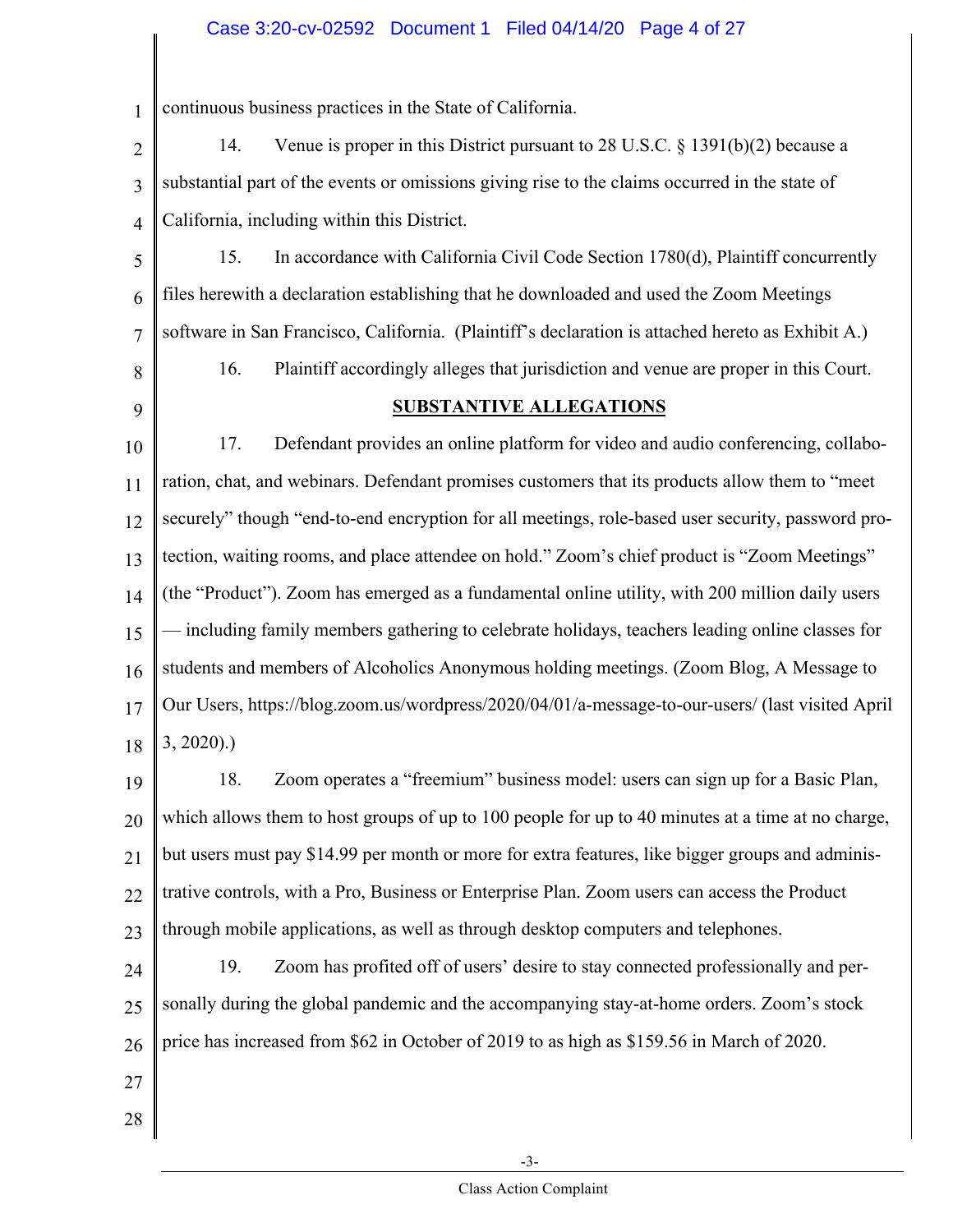#### **Zoom Shares Private User Information with Facebook**

1

- 2 3 4 5 6 7 8 9 10 11 20. Each time a user downloaded or opened the Zoom iOS app on a mobile device ("App"), Zoom shared the user's personal and private information with Facebook without obtaining customers' consent—or even notifying customers of this practice. In particular, Zoom would notify Facebook that the user had opened the App; provide details on the user's device such as the model, time zone, and city he or she was connecting from; and share a unique advertiser identifier created by the user's device which companies can use to target a user with advertisements. Each of these device-specific identifiers can be linked to the individual identity of the Zoom customer. Zoom provided Facebook with this private information even if the user did not have a Facebook account. Upon information and belief, Zoom provides customer personally identifiable information ("PII") to other unauthorized third parties for use in targeted advertising
- 12 13 14 21. The process by which this occurred was described in detail in a March 26, 2020 Motherboard article. (Joseph Cox, Zoom iOS App Sends Data to Facebook Even if You Don't Have a Facebook Account, MOTHERBOARD, available at
- 15 16 17 18 19 20 21 22 23 24 https://www.vice.com/en\_us/article/k7e599/zoom-ios-app-sends-data-to-facebook-even-if-youdont-have-a-facebook-account (last visited April 3, 2020).) Upon downloading and opening the App, Zoom would connect to Facebook's Graph API. The Graph API is the main way that app developers get data in or out of Facebook. The Zoom app would notify Facebook when the user opened the App; details on the user's device, such as the model, time zone and city from which they were connecting, which phone carrier they were using; and a unique advertiser identifier created by the user's device which companies can use to target a user with advertisements. The disclosure of the unique advertiser identifier (also known as an "IDFA," or, "Identifier for Advertisers") are unique, alphanumeric strings that are used to identify an individual device—and the individual who uses that device—to track and profile the user.
- 25 26 27 28 22. Advertisers use the IDFA to track data so that they can deliver customized advertising. The IDFA is used for tracking and identifying a user, allowing whoever is tracking it to identify when users interact with mobile advertising and whether specific users click advertisements. An IDFA is similar to a cookie in that it allows advertisers to know that a specific iPhone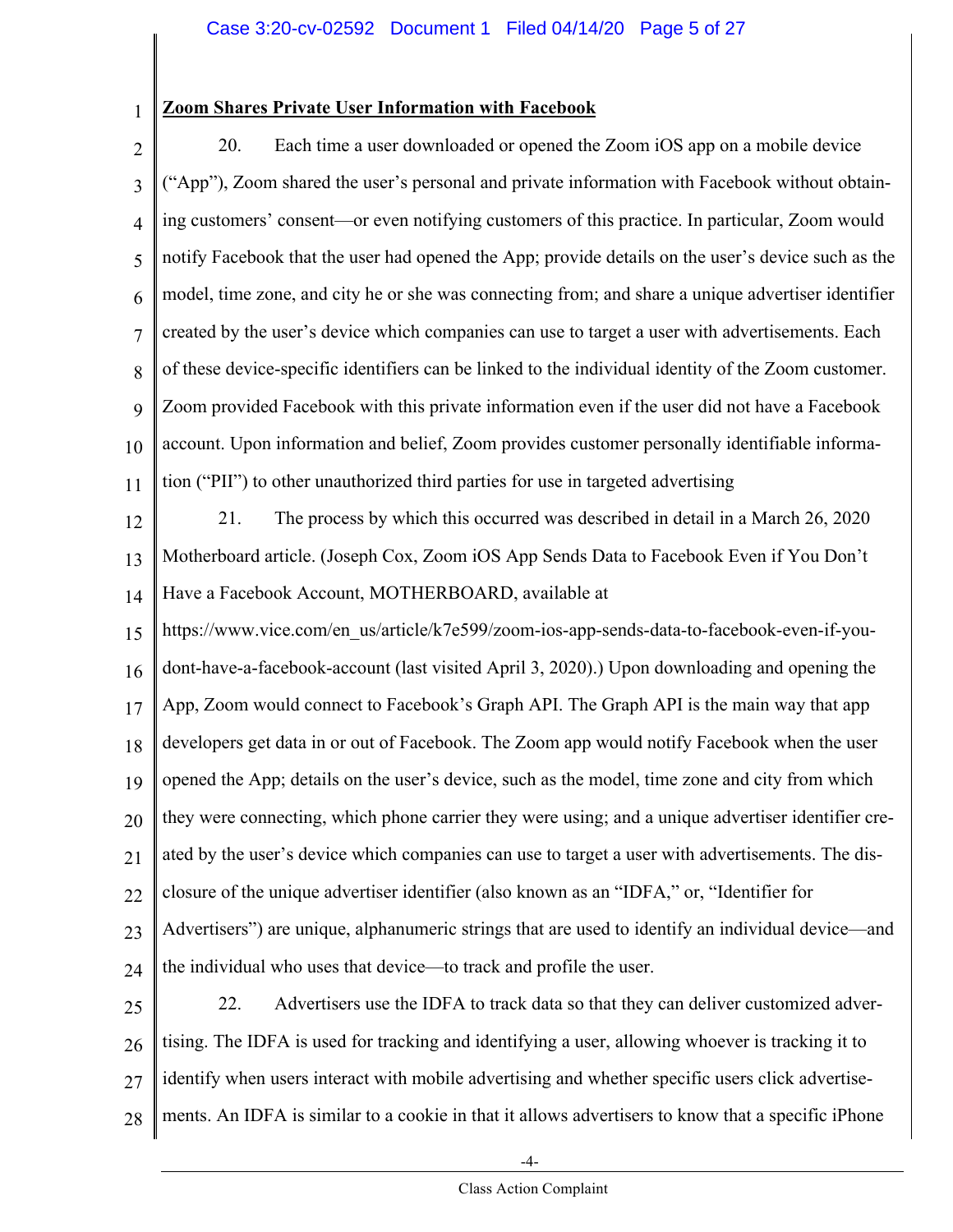#### Case 3:20-cv-02592 Document 1 Filed 04/14/20 Page 6 of 27

1 2 3 4 user is looking at a specific publication so that it can serve an ad targeting that user. Key digital privacy and consumer groups have described why and how an identifier like an IDFA facilitates targeted advertising and is not "anonymous" at all, even though the IDFA itself does not contain the user's name.

5 6 7 8 9 23. Other information shared by Zoom can also allow users to be identified individually. Details about the type of device (e.g., iPhone or iPad), details about its software (iOS), its network carrier (e.g., Spring, T-Mobile, AT&T), and the location of the user, when taken together, provide a high level of detail about the user. In combination with the IDFA, the information shared is extremely detailed and can be used to identify the user personally.

10 11 12 13 24. Advertisers use this information to learn more about users, including when and how they use the Zoom platform, along with their behaviors, demographics, and preferences, so that they can serve them with tailored and targeted advertising. Thereafter, anyone with access to the IDFA can track the effectiveness of those advertisements after the user sees them.

14 15 16 17 18 25. This information has tremendous economic value. Moreover, the disclosure of this identifying information makes people more vulnerable to voter fraud, medical fraud, phishing, and other identity-based harms. But most importantly, the ability to de-annonymize and analyze user data allows parties to personally and psychologically target Zoom's customers with great precision.

19 20 21 26. The information shared by Zoom allows Facebook and any other recipient to spy on Zoom's customers and deliver targeted advertisements to them as they browse the internet, as well as to determine the effectiveness of the advertisements.

22 23 24 25 26 27 28 27. Zoom's data-sharing activity was not visible to the user, who simply saw the Zoom App interface, and Zoom users had no reason to expect that Zoom would transmit their PII to Facebook, a completely unrelated social networking company, or any other undisclosed third party, to be used to track and target them for advertising. Moreover, Zoom's privacy policy stated that Google Ads and Google Analytics "automatically collect some information about you when you use our products;" however, Zoom's privacy policy fails to mention that it collects and shares any information with Facebook. Since users could not detect this activity from the App itself, and

-5-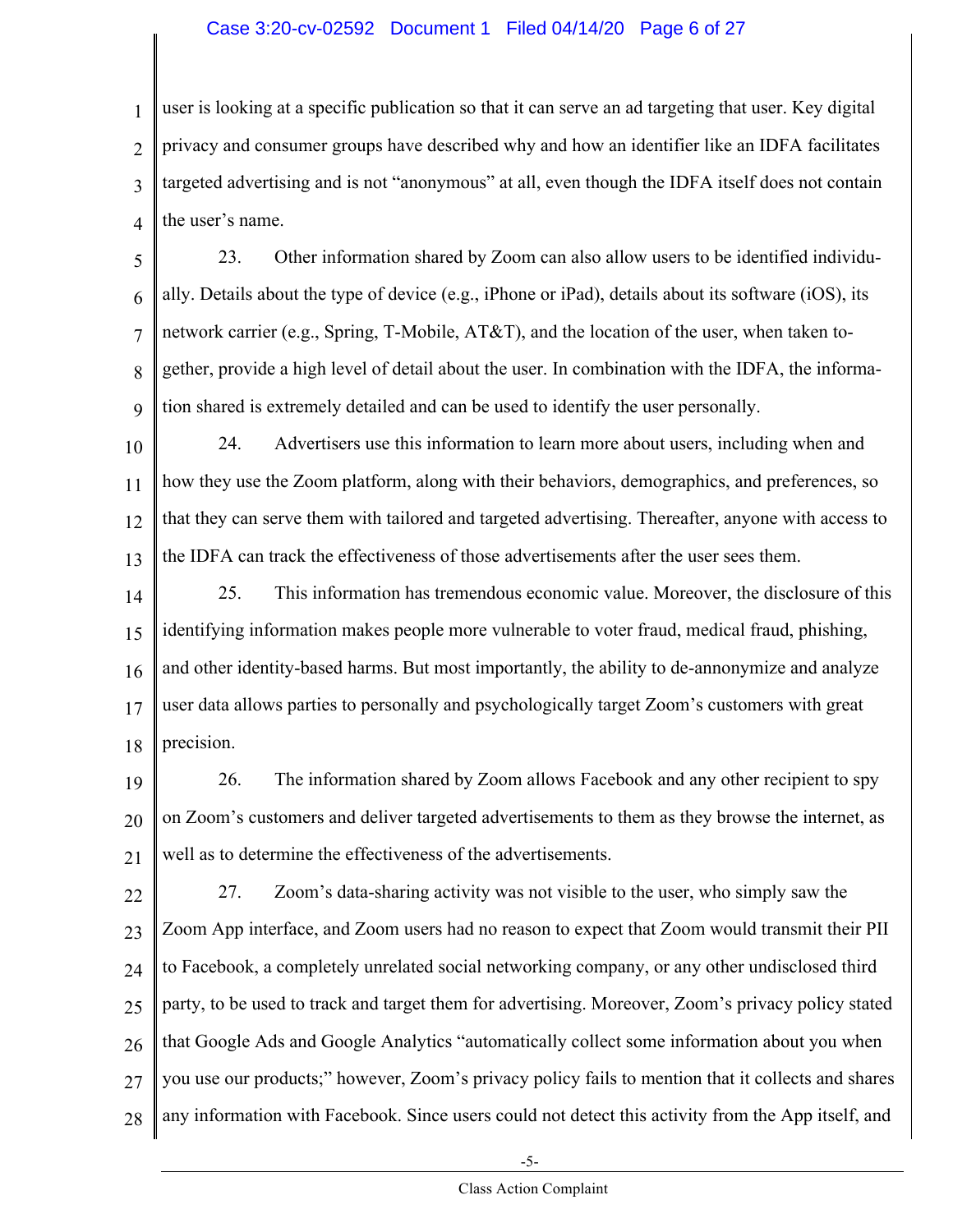#### Case 3:20-cv-02592 Document 1 Filed 04/14/20 Page 7 of 27

1 2 3 Zoom does not allow them to monitor whether it is sharing their PII, users of Zoom have no reasonable way of knowing whether, when they open the Zoom App, their PII will be safeguarded or disclosed without their consent. Zoom never received consent to transfer user data to Facebook.

- 4 5 6 7 28. Consumers are interested in how much of their personal information is being shared with third-party advertisers. Had Plaintiff and the class known that Zoom shared PII with Facebook, they would not have purchased or used Zoom and would have opted to use a different product that did not share their private information with Facebook.
- 8 9 10 29. Zoom admitted it was violating users' privacy. In particular, Zoom released a statement saying "we were recently made aware that the Facebook SDK was collecting unnecessary device data." (Zoom Blog, *Zoom's Use of Facebook's SDK in iOS Client*,

11 12 13 14 15 https://blog.zoom.us/wordpress/2020/03/27/zoom-use-of-facebook-sdk-in-ios-client/ (last visited April 3, 2020).) Zoom further stated that "[u]sers will need to update to the latest version of our application once it becomes available in order for these changes to take hold, and we encourage them to do so. We sincerely apologize for this oversight, and remain firmly committed to the protection of our users' data." (Id.)

16 17 18 19 20 21 22 23 30. On March 27, 2020, Zoom released a new version of the App, which purports to no longer send unauthorized PII of its users to Facebook. However, even assuming this updated version works as described by Zoom, the harm to Plaintiff and the Class Members has been done and continues. Zoom appears to have taken no action to block any of the prior versions of the Zoom App from operating. Thus, unless users affirmatively update their Zoom App, they likely will continue to unknowingly send unauthorized personal information to Facebook, and perhaps other third parties. Zoom could have forced all iOS users to update to the new Zoom App to continue using Zoom but appears to have chosen not to.

24 25 26 27 31. Moreover, the ostensibly corrected Zoom App does nothing to remedy the unauthorized disclosures made by Zoom to date. Zoom has not ensured that Facebook (or anyone else, including others with whom Facebook has shared this personal information) has deleted all the PII that it received from Zoom without adequate notice or authorization by Zoom's users. Finally,

28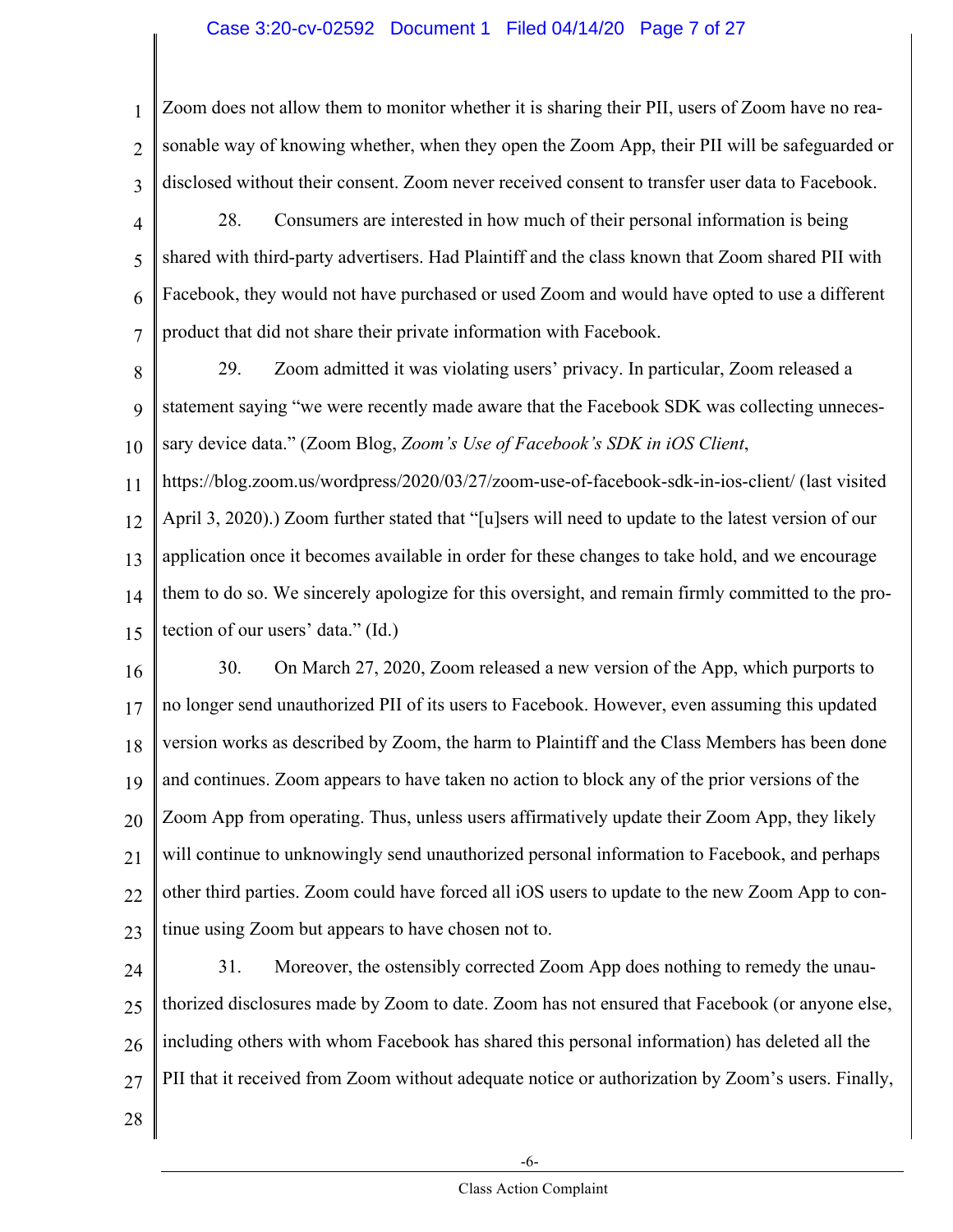1 2 Zoom has not taken any actions to compensate its users for its failure to properly safeguard their PII in violation of their right of privacy and California's consumer protection laws.

3

#### **Zoom Shares Private Linkedin Information With Users**

- 4 5 6 32. A data-mining feature on the Product allowed participants to access LinkedIn profile data about other users who signed into the meeting— without asking for their permission during the meeting or even notifying them that their LinkedIn data was available to other users.
- 7 8 9 10 11 12 13 14 15 16 17 33. The process by which this occurred was described in an April 2, 2020 New York Times article. (Aaron Krolik and Natasha Singer, "A Feature on Zoom Secretly Displayed Data From People's LinkedIn Profiles," April 2, 2020, available at https://nyti.ms/343pByJ (last accessed April 3, 2020).) The data-mining feature was available to Zoom users who subscribed to a LinkedIn service for sales prospecting, called LinkedIn Sales Navigator. Once a Zoom user enabled the feature, that person could view LinkedIn profile data about users — like locations, employer names and job titles — for people in the Zoom meeting by clicking on a LinkedIn icon next to their names. Even when a user signed into the Zoom meeting under a pseudonym, the data-mining tool matched the "anonymous" user with her LinkedIn profile, thereby overriding her efforts to keep it private. Zoom automatically sent participants' PII to its LinkedIn data-mining tool even when no one in a meeting had activated it.
- 18 19 20 21 22 23 24 34. Again, Zoom's LinkedIn data-mining activity was not visible to the user, who simply saw the Zoom App interface, and Zoom users had no reason to expect that Zoom would transmit their LinkedIn profile data. Zoom's privacy policy fails to mention that it could display meeting participants' LinkedIn data to Zoom or other users — or that it might communicate the names and email addresses of participants in private Zoom meetings to LinkedIn. In fact, user instructions on Zoom suggested just the opposite, i.e., that meeting attendees may control who sees their real names.
- 25

#### **Zoom Falsely Advertises that its Software is Secure**

26 27 28 35. Zoom claims to implement end-to-end encryption, widely understood as the most secure, private form of internet communication, protecting conversations from all outside parties. Consumers are interested in the type of security offered by companies like Zoom and rely on

-7-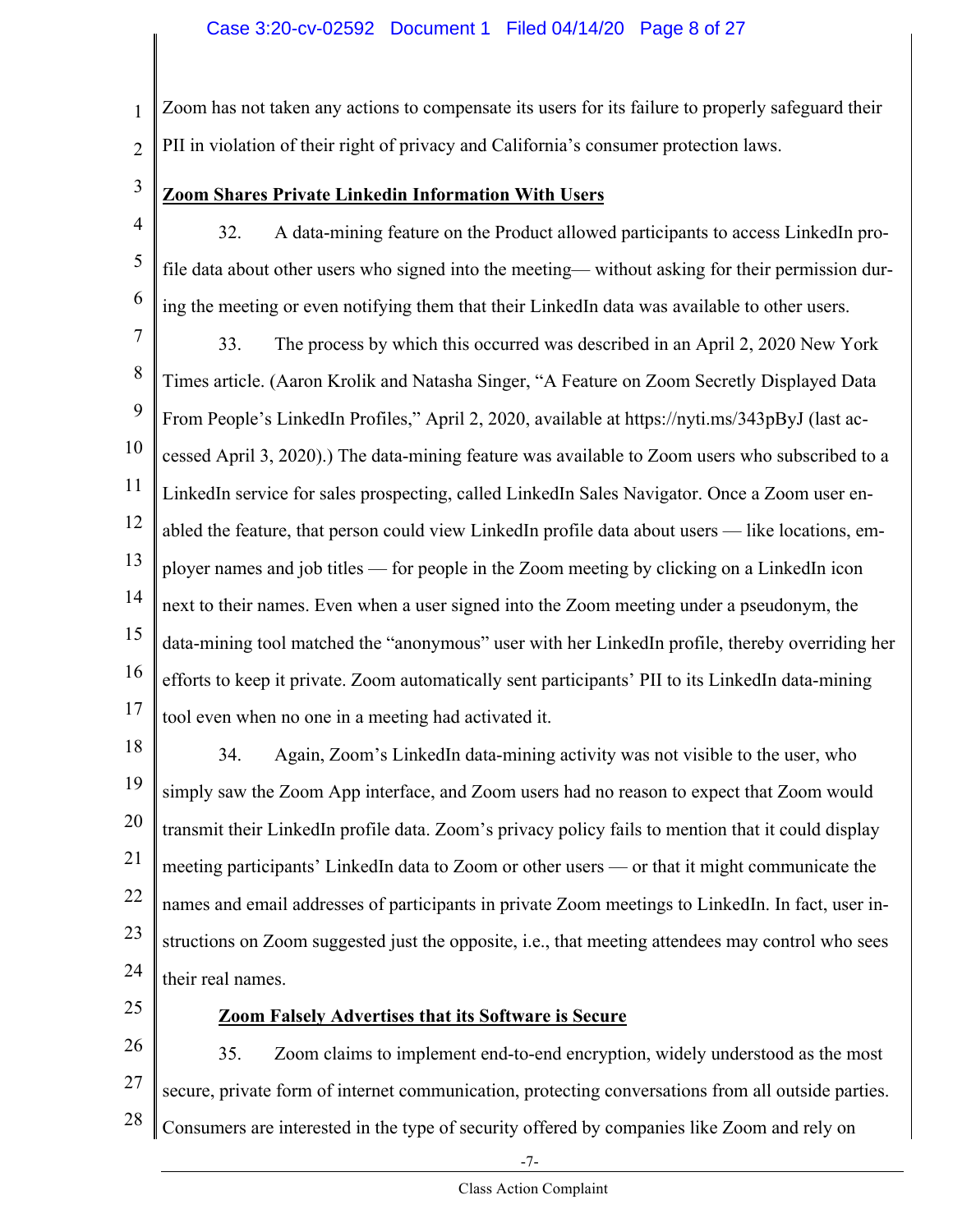#### Case 3:20-cv-02592 Document 1 Filed 04/14/20 Page 9 of 27

 Zoom's advertising statements to determine which product to use and purchase. However, this is false, deceptive, and misleading because Zoom does not use end-to-end encryption and instead it offers what is usually called transport encryption, which, as explained further below, allows Zoom access to unencrypted video and audio from meetings.

 36. The following screenshots, which were taken from a March 14, 2020 version of Zoom's official website, show that Zoom claimed to offer end-to-end encryption:

| 7  |                                                                                                                                            |                                                                                                                                                                                                                                            |  |
|----|--------------------------------------------------------------------------------------------------------------------------------------------|--------------------------------------------------------------------------------------------------------------------------------------------------------------------------------------------------------------------------------------------|--|
| 8  | <b>Protecting your Meetings</b>                                                                                                            | Ioin before host<br>Allow participants to join the meeting before the host arrives                                                                                                                                                         |  |
| 9  | The following in-meeting security capabilities are available to the meeting host:                                                          | Use Personal Meeting ID (PMI) when scheduling a meeting<br>You can visit Personal Meeting Room to change your Personal Meeting settings.                                                                                                   |  |
| 10 | Secure a meeting with end-to-end encryption                                                                                                | Use Personal Meeting ID (PMI) when starting an instant meeting                                                                                                                                                                             |  |
|    | <b>Create Waiting Rooms for attendees</b>                                                                                                  | Require a password for Personal Meetings if attendees can join before host<br>O                                                                                                                                                            |  |
| 11 | Require host to be present before meeting starts<br>$\bullet$                                                                              | If the meeting organizer selects the "Enable join before host" option for a Personal Meeting, the "Require<br>meeting password" option is also enabled. This prevents unauthorized participants from fraudulently using<br>the meeting ID. |  |
| 12 | Expel a participant or all participants                                                                                                    |                                                                                                                                                                                                                                            |  |
|    | Lock a meeting                                                                                                                             | Generate and require password for participants joining by phone<br>O<br>Will generate and send new passwords for newly scheduled or edited meetings.                                                                                       |  |
| 13 | Screen share watermarks                                                                                                                    |                                                                                                                                                                                                                                            |  |
| 14 | Audio signatures<br>(https://web.archive.org/web/20200314182730/https://www.youtube.com/embed/fYqUoXDqJlw?<br>rel=0&autoplay=1&showinfo=0) |                                                                                                                                                                                                                                            |  |
| 15 | Enable/disable a participant or all participants to record                                                                                 |                                                                                                                                                                                                                                            |  |
| 16 | Temporary pause screen-sharing when a new window is opened                                                                                 |                                                                                                                                                                                                                                            |  |
| 17 | Password protect a meeting                                                                                                                 |                                                                                                                                                                                                                                            |  |
|    | Only allow individuals with a given e-mail domain to join                                                                                  |                                                                                                                                                                                                                                            |  |
| 18 |                                                                                                                                            |                                                                                                                                                                                                                                            |  |
| 19 |                                                                                                                                            |                                                                                                                                                                                                                                            |  |
| 20 |                                                                                                                                            |                                                                                                                                                                                                                                            |  |
| 21 | Protecting your Data                                                                                                                       |                                                                                                                                                                                                                                            |  |
| 22 | End-to-End Chat Encryption allows for a secured communication where only the                                                               |                                                                                                                                                                                                                                            |  |
| 23 |                                                                                                                                            | intended recipient can read the secured message. Zoom uses both asymmetric and                                                                                                                                                             |  |
|    |                                                                                                                                            |                                                                                                                                                                                                                                            |  |
| 24 |                                                                                                                                            | symmetric algorithms to encrypt the chat session. Session keys are generated with a                                                                                                                                                        |  |
| 25 |                                                                                                                                            | device-unique hardware ID to avoid data being read from other devices. This ensures                                                                                                                                                        |  |
| 26 | that the session can not be eavesdropped on or tampered with.                                                                              |                                                                                                                                                                                                                                            |  |
| 27 |                                                                                                                                            |                                                                                                                                                                                                                                            |  |
| 28 |                                                                                                                                            |                                                                                                                                                                                                                                            |  |
|    |                                                                                                                                            |                                                                                                                                                                                                                                            |  |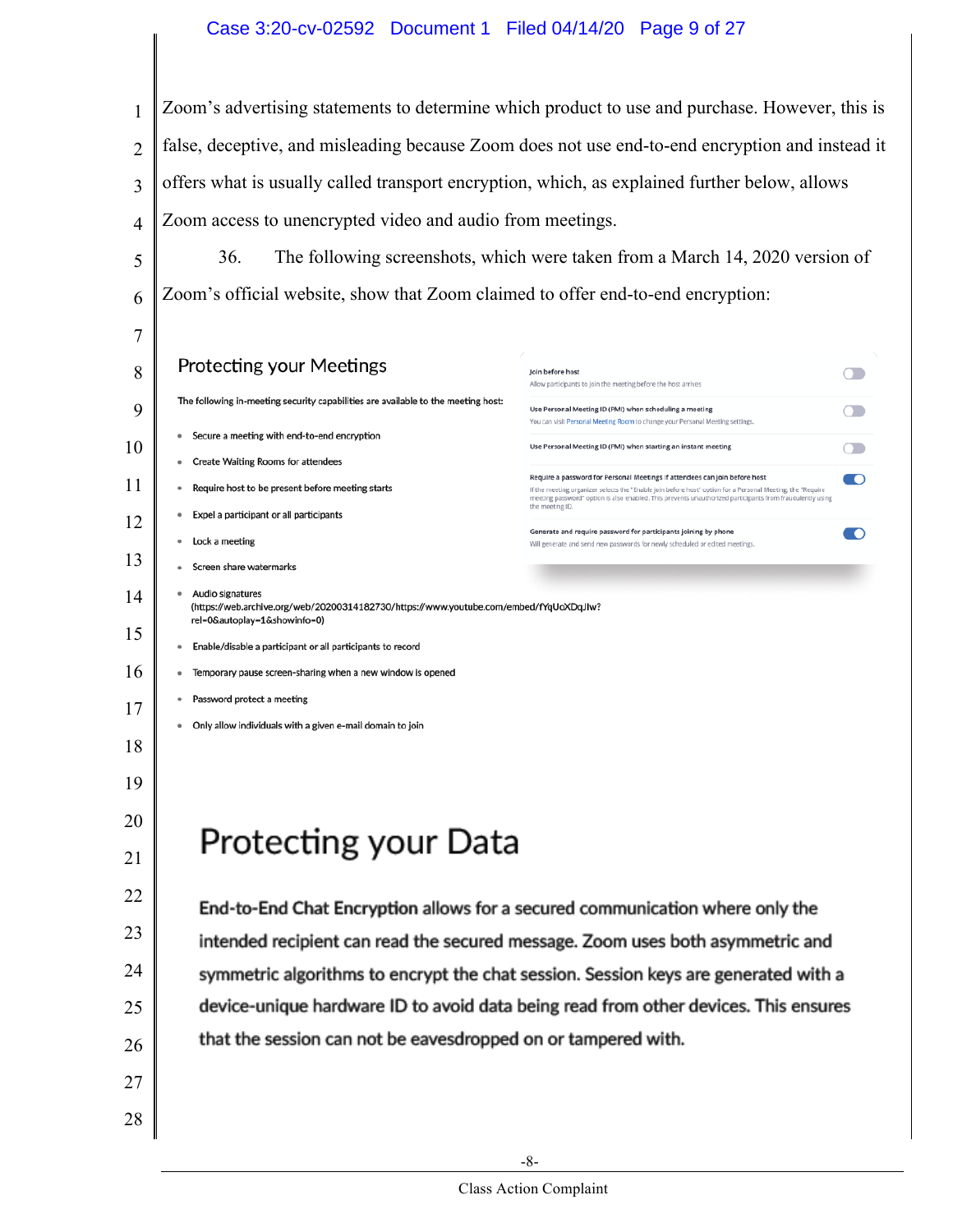# Enables HIPAA, PIPEDA & PHIPA Compliance

Zoom's solution and security architecture provides end-to-end encryption and meeting access controls so data in transit cannot be intercepted.

Zoom does not have access to identifiable health information and we protect and 8 encrypt all audio, video, and screen sharing data. 9

10 Healthcare organizations should contact our sales teams to learn more about our 11 solutions and how they can be configured to comply.

12

1

2

3

4

5

6

7

13

14 15 16 17 18 19 20 21 37. In Zoom's white paper, dated June 2019, there was a list of "pre-meeting security capabilities" that are available to the meeting host that starts with "Enable an end-to-end (E2E) encrypted meeting." Later in the white paper, it explained that "E2E Chat Encryption: Zoom E2E chat encryption allows for a secured communication where only the intended recipient can read the secured message. Zoom uses public and private key to encrypt the chat session with Advanced Encryption Standard (AES-256). Session keys are generated with a device-unique hardware ID to avoid data being read from other devices. This ensures that the session can not be eavesdropped on or tampered with."

22 23 24 25 26 27 28 38. End-to-end encryption is "the most secure" form of privacy for online communications. (ProtonMail, End-to-End Encryption, https://protonmail.com/blog/what-is-end-to-endencryption/ (last visited, April 3, 2020).) End-to-end encryption security systems encrypt the data transmitted in such a way that that only the participants in the meeting have the ability to decrypt it which prevents anyone monitoring the network from accessing the information users have communicated. In other words, the only users have who have access to shared information are the sender and receiver. This keeps user information and data private and less vulnerable to hacking.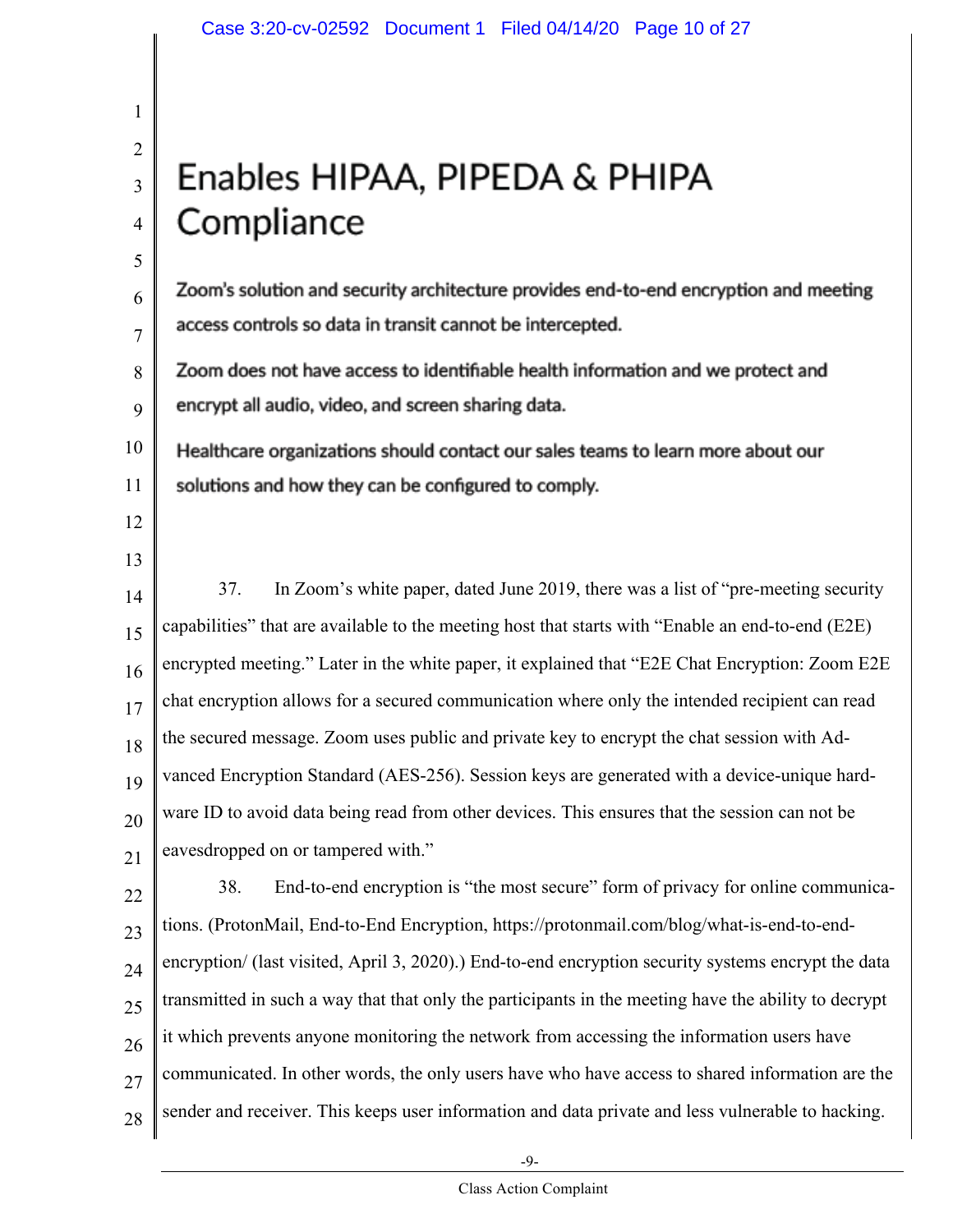#### Case 3:20-cv-02592 Document 1 Filed 04/14/20 Page 11 of 27

1 2 3 4 5 6 7 8 39. A March 31, 2020 article in the Intercept revealed that Zoom does not utilize endto-end encryption. (Micah Lee & Yael Grauer, Zoom Meetings Aren't End-to-End Encrypted, Despite Misleading Marketing, THE INTERCEPT, https://theintercept.com/2020/03/31/zoommeeting-encryption/ ("Lee") (last visited, April 3, 2020).) The encryption that Zoom uses to protect meetings is actually transport encryption, or TLS, which is the significantly less secure technology that web servers use to secure HTTPS websites. Transport encryption is different from end-to-end encryption because Zoom itself can access the unencrypted video and audio content of Zoom meetings.

9 10 11 12 13 40. Zoom admitted that its video meetings are not actually end-to-end encrypted. In particular, a Zoom spokesperson wrote, "Currently, it is not possible to enable E2E encryption for Zoom video meetings. Zoom video meetings use a combination of TCP and UDP. TCP connections are made using TLS and UDP connections are encrypted with AES using a key negotiated over a TLS connection." (Lee.)

14

#### **Other Websites Have Access to User Webcams**

15 16 17 18 19 20 21 22 23 41. Zoom suffered from a vulnerability that allowed any website to forcibly join a user to a Zoom call, with their video camera activated, without the user's permission. In particular, Motherboard reported on July 9, 2019 that Zoom issued a security patch for Mac users that contained an error that allowed hackers to access user webcams without their knowledge or consent. (Joseph Cox, Zoom Vulnerability Lets Hackers Hijack Your Webcam, MOTHERBOARD, https://www.vice.com/en\_us/article/8xzjj4/zoom-video-conferencing-vulnerability-lets-hackersturn-on-your-webcam (last visited April 3, 2020).) To gain access, a hacker simply needed to embed a short coding sequence into their website which allows the hacker to forcibly join users into a Zoom call with the user's video camera activated.

- 24 25 26 27 42. Zoom acknowledged this problem and offered a "solution" which was to provide users the option to have their video setting turned off when they join a new meeting. (https://blog.zoom.us/wordpress/2019/07/08/response-to-video-on-concern/) However, Zoom cannot expect users to uniformly adapt to this setting as the video features are a popular function-
- 28 ality, and millions of webcams are vulnerable to attack.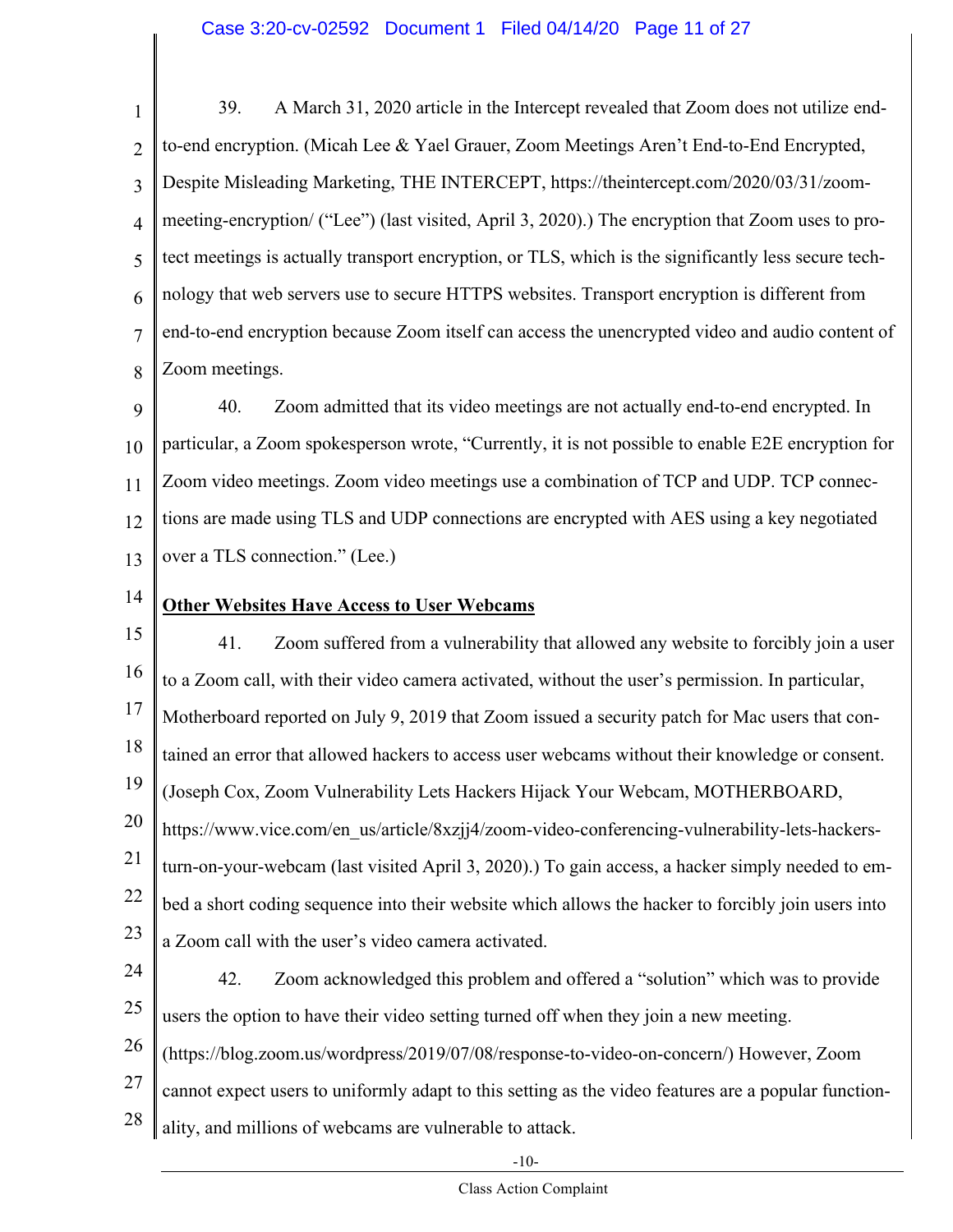#### 1 **Zoombombing**

2 3 4 5 6 7 8 9 43. Zoom also has a vulnerability that allows hackers to "Zoombomb" a Zoom meeting. In particular, "Zoombombing" occurs when a hacker who finds a Zoom link shared on a public channel accesses a meeting that does not require a password, and abuses the chat, screensharing and file transfer privileges that the meeting organizer has not restricted. For example, the Boston office of the Federal Bureau of Investigation issued a warning saying that it had received multiple reports from Massachusetts schools about Zoombombers displaying pornography, white supremacist imagery and threatening language during students' calls. The Product does not adequately protect users from the risk of Zombombing and Zoom does not disclose this risk to users.

#### 10 11 **Hosts Can Record Zoom Meetings Without User Consent and Recordings of Private Zoom Meetings are Available on the Internet**

- 12 13 14 15 16 44. Zoom enables users to make recordings of meetings without consent of all participants in violation of Cal. Penal Code § 637.2. In particular, Zoom allows the meeting host or other meeting attendees approved by the administrator to record the meeting to cloud or local storage. Instructions for both local recording and cloud recording are available on Zoom's website. (https://support.zoom.us/hc/en-us/articles/201362473-Local-recording and
- 17 18 19 https://support.zoom.us/hc/en-us/articles/203741855-Cloud-). Zoom does not require all users to affirmatively consent to the recording. Nor does it adequately notify all users that the meeting is
- being recorded. Cloud recordings are saved to Zoom's cloud server. Further, as explained by a
- 20 TechRepublic article dated March 24, 2020, even if the recording is saved locally, Zoom tempo-
- 21 rarily stores it for encoding into MP4 format once the meeting has ended. (Brandon Vigliarolo,
- 22 "How to Record a Zoom Meeting," March 24, 2020, available at
- 23 24 https://www.techrepublic.com/article/how-to-record-a-zoom-meeting/ (last accessed April 13, 2020).)
- 25
- 26
- 27
- 28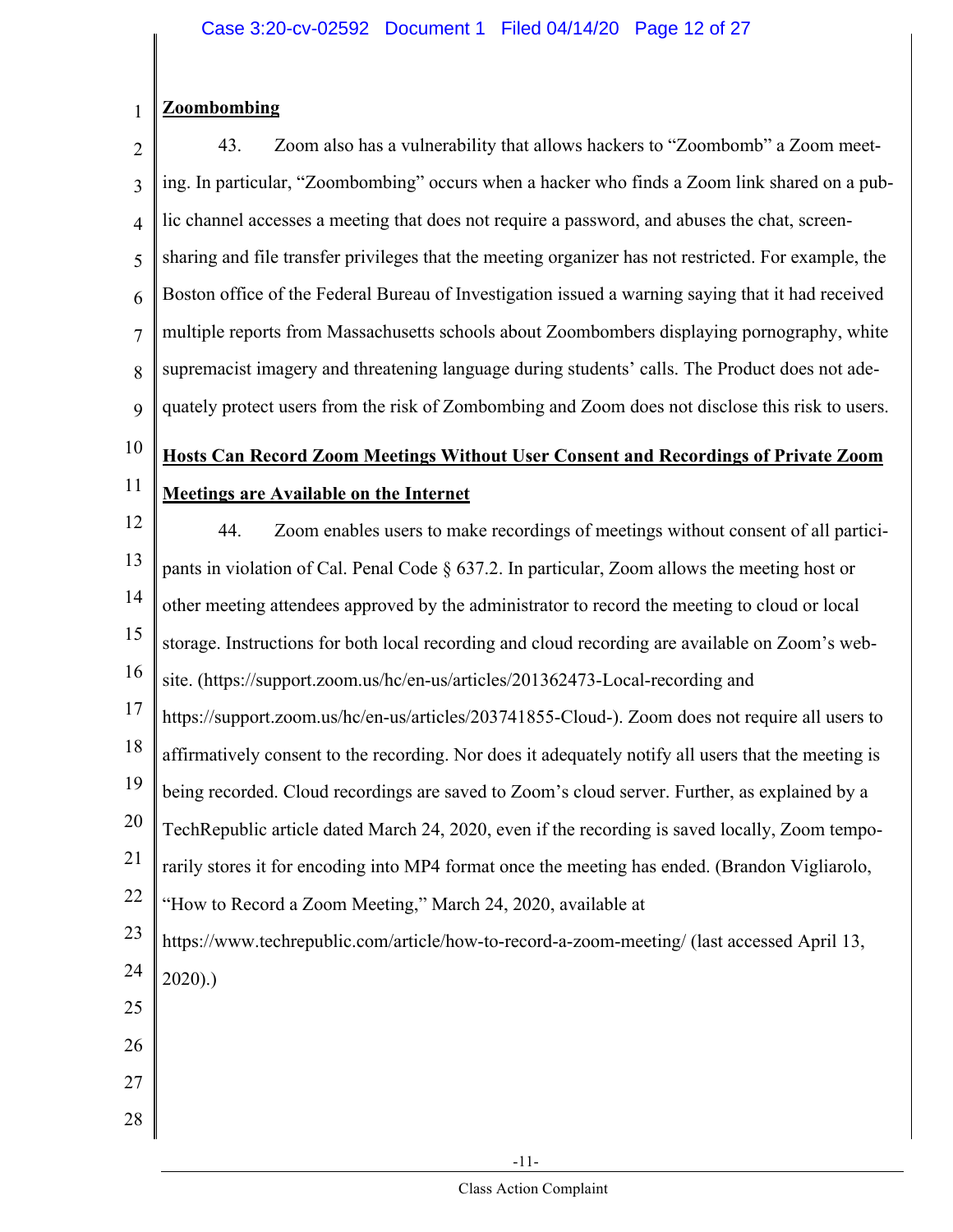#### Case 3:20-cv-02592 Document 1 Filed 04/14/20 Page 13 of 27

1 2 3 4 5 6 7 8 45. The Washington Post found thousands of recordings of Zoom video calls that were left unprotected and viewable on the open web. (Drew Harwell, "Thousands of Zoom Calls Left Exposed on Open Web," April 3, 2020, Washington Post, available at https://www.msn.com/enus/money/companies/thousands-of-zoom-video-calls-left-exposed-on-open-web/ar-BB128jQI (last accessed April 13, 2020).) Many of the unprotected calls included discussion of highly sensitive PII, such as private therapy sessions, "telehealth" training calls that included people's names and phone numbers, small-business meetings that discussed private company financial statements, and elementary school classes with student information exposed.

9 10 11 12 13 14 46. These videos appear to have been recorded through Zoom's software and saved onto separate online storage space without a password. Moreover, because Zoom names every video recording in an identical way, a simple online search can reveal a long stream of videos elsewhere that anyone can download and watch. In designing their service, Zoom's engineers bypassed some common security features of other videochat programs, such as requiring people to use a unique file name before saving their own videos.

### 15

#### **Zoom Leaks User Private Email Addresses**

16 17 18 19 20 21 22 23 24 25 26 27 28 47. Zoom is leaking personal information of at least thousands of users, including their email address and photos, and giving strangers the ability to attempt to start a video call with them through Zoom. Motherboard reported details of this issue on April 1, 2010. (Joseph Cox, "Zoom is Leaking Peoples' Email Addresses and Photos to Strangers," Motherboard, April 1, 2020, available https://www.vice.com/en\_us/article/k7e95m/zoom-leaking-email-addressesphotos (last accessed April 13, 2020).). In particular, Zoom has a "Company Directory" setting, which automatically adds other people to a user's lists of contacts if they signed up with an email address that shares the same domain. This is intended to make it easier to find a specific colleague to call when the domain belongs to an individual company. But when certain users sign up for a Zoom account with personal email addresses, without the consent of users, Zoom has pooled them together with thousands of other people as if they all worked for the same company, exposing their personal information to one another. Zoom has not adequately protected these users' information from disclosure and have failed to disclose the risk of such a disclosure to user.

-12-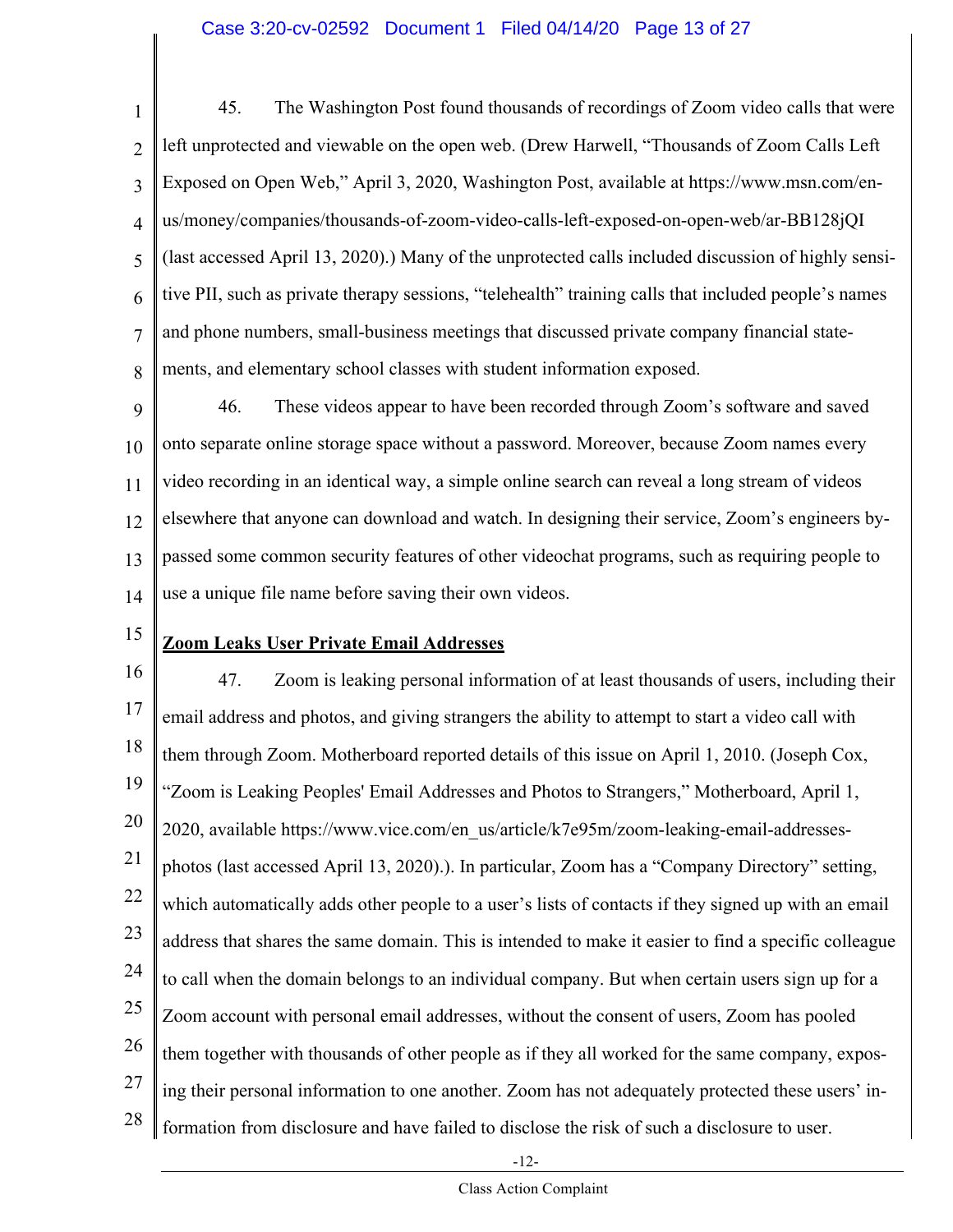1

#### **PLAINTIFF'S EXPERIENCE**

2 3 4 5 6 48. Plaintiff used the product while working from home during the current stay-athome order. In particular, on March 17, 2010, Plaintiff signed up for a Basic Plan and activated his account. Plaintiff uses his Apple iPhone to access Zoom. He has downloaded, installed, and accessed the iOS version of the Zoom App. Plaintiff participated in Zoom meetings using the Zoom App on at least March 25, 2020 and April 2, 2020.

7 8 9 10 11 12 13 14 15 16 17 18 19 20 21 22 23 49. Plaintiff relied upon the privacy policy and advertising of the Product, including Defendant's claims that it would not share user PII with third parties and that the product is private and secure. The privacy policy and advertising statements were prepared and approved by Defendant and its agents and disseminated statewide and nationwide, as well as designed to encourage consumers to use and/or purchase the Product. Plaintiff was not aware, and did not understand, that Zoom would share information with Facebook, LinkedIn, and, upon information and belief, other third parties—including his city and time zone, the time he accessed the Zoom app, his device type, his mobile carrier, and a unique identifier tied to his device that would allow advertisers to specifically target him. He was not aware, and did not understand, that Zoom would allow third parties like Facebook to access this information and combine it with content and information from other sources to create a unique profile of him for advertising purposes. Plaintiff would not have used the Product, if he had known that the advertising as described herein was false, misleading, and/or deceptive. Plaintiff did not consent to the sharing of his PII with any unauthorized party. He had no knowledge that Zoom had authorized this disclosure of his information and he did not consent to it. Plaintiff would continue using Zoom's products and services if he could be assured that Defendant would take adequate security measures to protect his personal information and secure its services going forward.

24 25 26 27 28 50. Plaintiff seeks injunctive relief against Defendant for false and misleading advertising in violation of Business and Professions Code Section 17200, *et seq.,* Business and Professions Code Section 17500, *et seq.*, and Civil Code Section 1750, et seq. Plaintiff also seeks injunctive relief against Defendant for its misuse of private user information in violation of the California Consumer Privacy Act.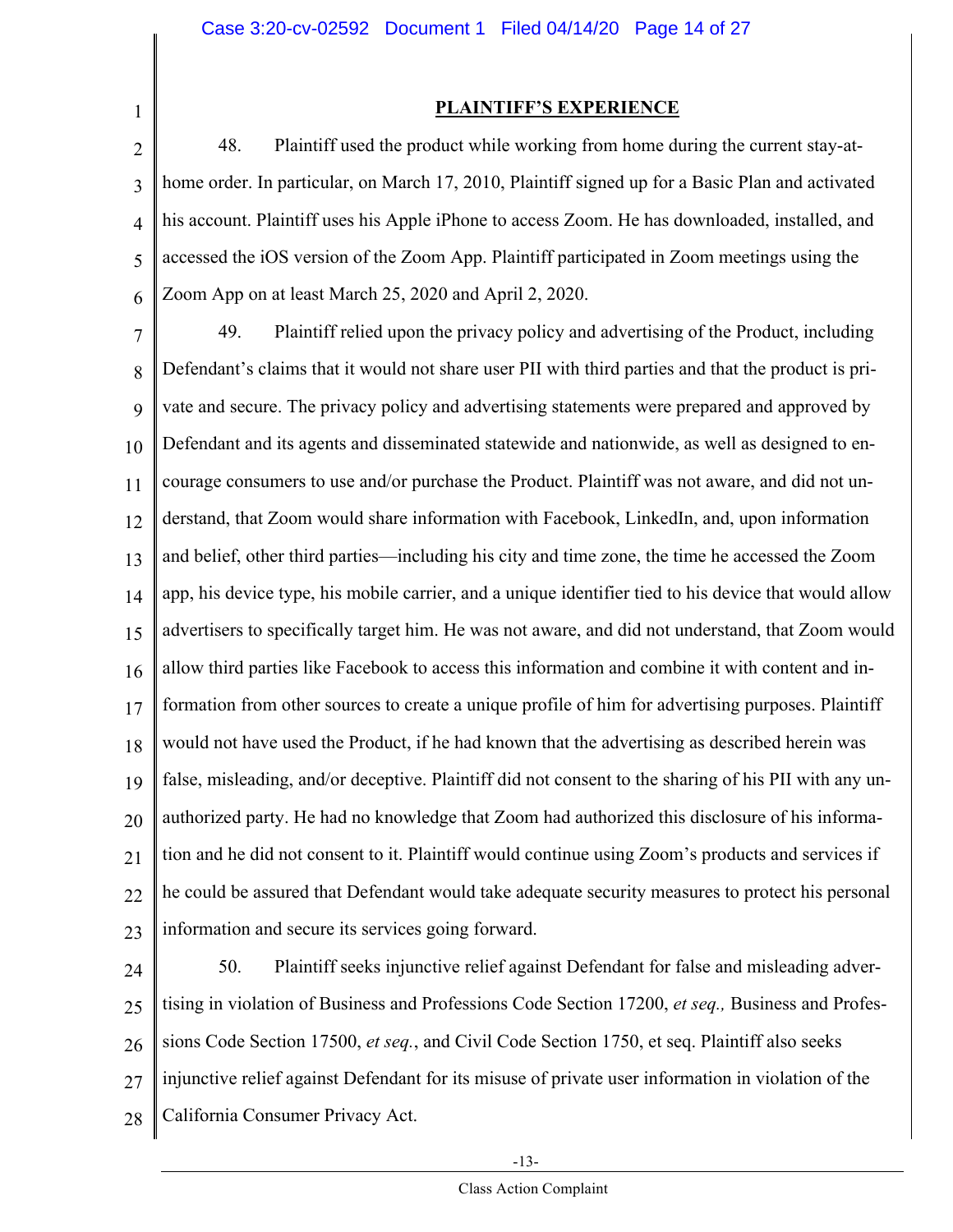# Case 3:20-cv-02592 Document 1 Filed 04/14/20 Page 15 of 27

 $\mathsf I$ 

| $\mathbf{1}$   | 51.<br>Defendant made and continues to make these false and misleading statements in its                                                                           |
|----------------|--------------------------------------------------------------------------------------------------------------------------------------------------------------------|
| $\overline{2}$ | advertising of th Pproduct. Defendant continues to misuse PII. Compliance with remedial statues                                                                    |
| 3              | like those underlying this lawsuit will benefit Plaintiff, the putative classes, consumers, and the                                                                |
| $\overline{4}$ | general public. Compliance is the primary litigation objective of this lawsuit.                                                                                    |
| 5              | 52.<br>Upon information and belief, during the course of its false, misleading, and decep-                                                                         |
| 6              | tive advertising campaign, hundreds of millions of people have used and purchased Defendant's                                                                      |
| $\overline{7}$ | Prodict. Plaintiff and the Class have suffered injury in fact and have suffered invasion of their                                                                  |
| 8              | privacy rights as a result of Defendant's false representations and misuse of data and information.                                                                |
| 9              | <b>CLASS ALLEGATIONS</b>                                                                                                                                           |
| 10             | 53.<br>Plaintiff brings this class action lawsuit on behalf of the following proposed class                                                                        |
| 11             | and subclass of similarly situated persons, pursuant to Rule $23(b)(2)$ and $(b)(3)$ of the Federal                                                                |
| 12             | Rules of Civil Procedure, defined as follows:                                                                                                                      |
| 13<br>14       | The Class: All persons who used the Product in the United States during the time period<br>of four years prior to the filing of the complaint through the present. |
| 15             | The California Sublass: All Class Members who reside in the State of California.                                                                                   |
| 16             | This action has been brought and may properly be maintained as a class action<br>54.                                                                               |
| 17             | against Defendant because there is a well-defined community of interest in the litigation and the                                                                  |
| 18             | proposed class is easily ascertainable.                                                                                                                            |
| 19             | Numerosity: Plaintiff does not know the exact size of the Class, but they estimate<br>55.                                                                          |
| 20             | it is composed of more than 5000 persons. The persons in the Class are so numerous that the                                                                        |
| 21             | joinder of all such persons is impracticable and the disposition of their claims in a class action                                                                 |
| 22             | rather than in individual actions will benefit the parties and the courts.                                                                                         |
| 23             | Common Questions Predominate: This action involves common questions of law<br>56.                                                                                  |
| 24             | and fact to the potential classes because each class member's claim derives from the same                                                                          |
| 25             | deceptive, unlawful and/or unfair statements and omissions. The common questions of law and                                                                        |
| 26             | fact predominate over individual questions, as proof of a common or single set of facts will                                                                       |
| 27             | establish the right of each member of the Class to recover. The questions of law and fact common                                                                   |
| 28             | to the Class including, but are not limited to, the following:                                                                                                     |
|                |                                                                                                                                                                    |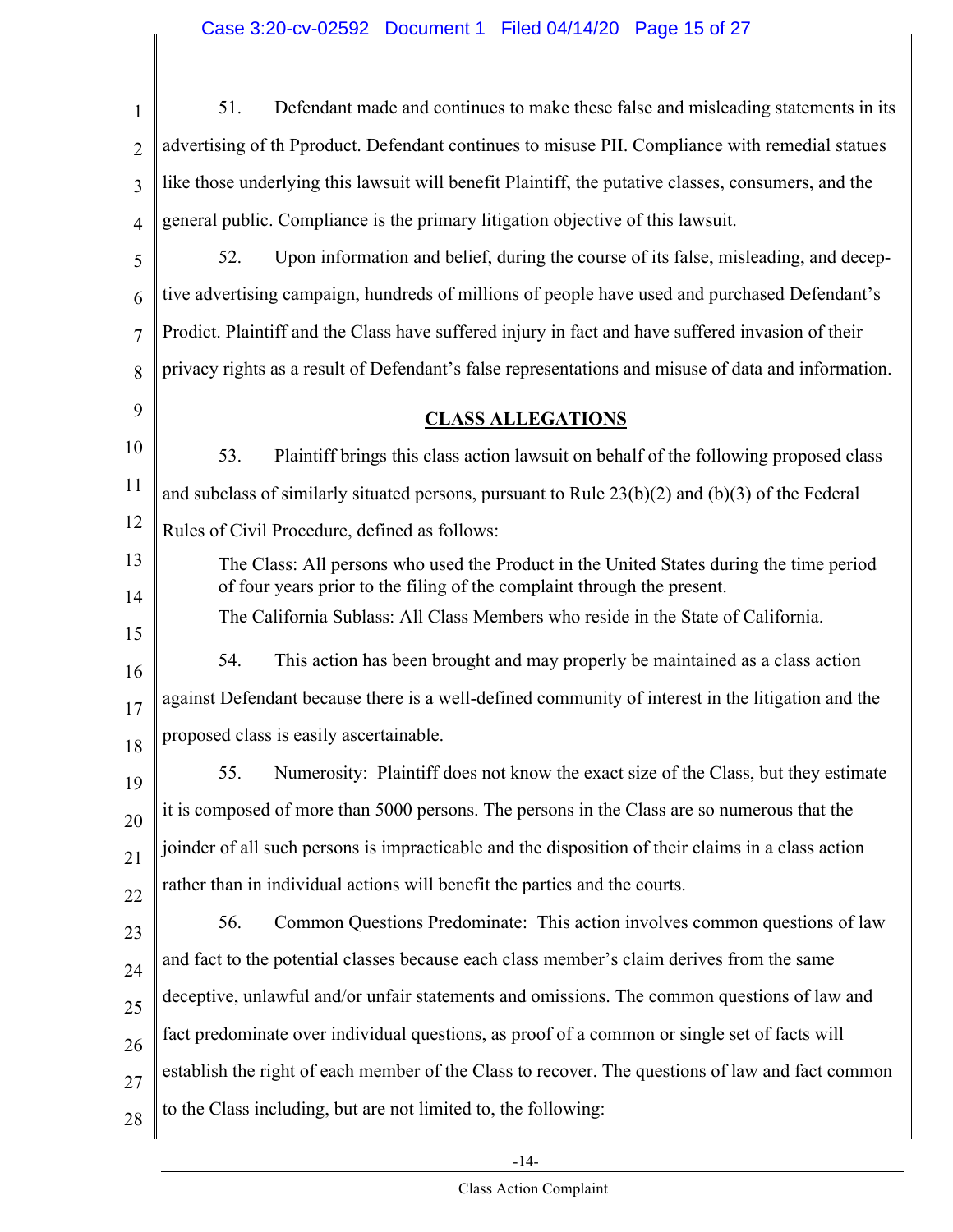| 1              | a.      | Whether the marketing, advertising, and other promotional materials for the                          |
|----------------|---------|------------------------------------------------------------------------------------------------------|
| $\overline{2}$ |         | Product are deceptive and/or unlawful because of misrepresentations and                              |
| 3              |         | omissions;                                                                                           |
| $\overline{4}$ | $b_{-}$ | Whether Defendant violated Plaintiff's and Class Members' privacy rights;                            |
| 5              | c.      | Whether Defendant's marketing, advertising, and other promotional materials for                      |
| 6              |         | the Product was likely to deceive reasonable consumers;                                              |
| 7              | d.      | Whether Defendant's representations and omissions are material to reasonable                         |
| 8              |         | consumers;                                                                                           |
| 9              | e.      | The amount of profits and revenues earned by Defendant as a result of the                            |
| 10             |         | misconduct;                                                                                          |
| 11             | f.      | Whether Class Members are entitled to restitution, injunctive and other equitable                    |
| 12             |         | relief and, if so, what is the nature (and amount) of such relief; and                               |
| 13             | g.      | Whether Class Members are entitled to payment of actual, incidental,                                 |
| 14             |         | consequential, exemplary and/or statutory damages plus interest thereon, and if so,                  |
| 15             |         | what is the nature of such relief.                                                                   |
| 16             | 57.     | Typicality: Plaintiff's claims are typical of the claims of other members of the                     |
| 17             |         | Class because, among other things, all such claims arise out of the same wrongful course of          |
| 18             |         | conduct in which the Defendant engaged in violation of law as described herein. Further, the         |
| 19             |         | damages of each member of the Class were caused directly by Defendant's wrongful conduct in          |
| 20             |         | violation of the law as alleged herein. Plaintiff and the Class Members have suffered injury in fact |
| 21             |         | as a result of Defendant's false representations. Plaintiff and the Class Members each purchased     |
| 22             |         | and/or used the Product under the false belief that the it had adequate security measures in place   |
| 23             |         | and that Defendant would not misuse their PII. Plaintiff and the Class Members would not have        |
| 24             |         | purchased and/or used the Product if they had known it does not have adequate security measures      |
| 25             |         | in place and that Defendant misuses personal user PII.                                               |
| 26             | 58.     | Adequacy of Representation: Plaintiff will fairly and adequately protect the                         |
| 27             |         | interests of all Class Members because it is in their best interests to prosecute the claims alleged |
| 28             |         | herein to obtain full compensation due to them for the unfair and illegal conduct of which they      |
|                |         |                                                                                                      |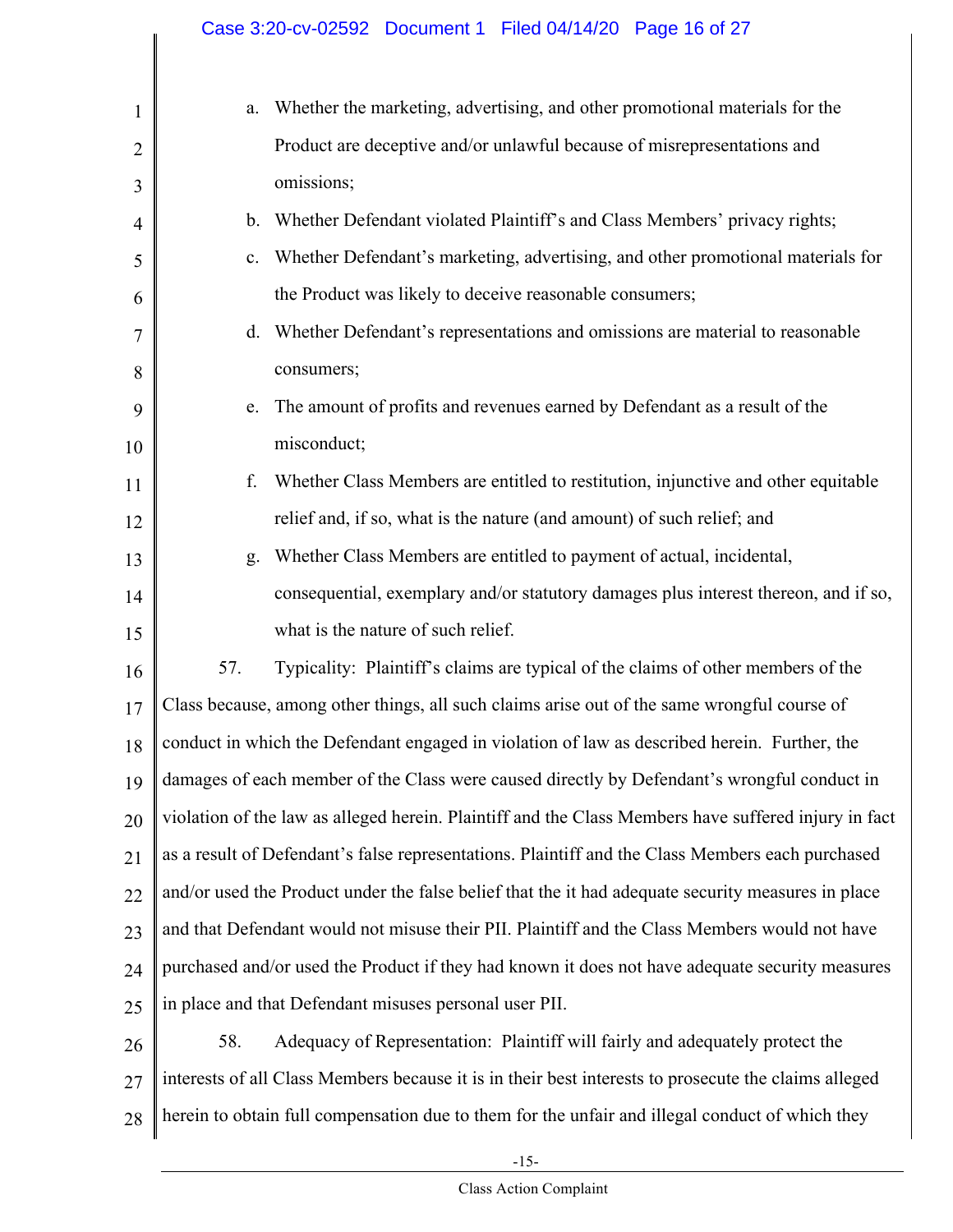#### Case 3:20-cv-02592 Document 1 Filed 04/14/20 Page 17 of 27

1 2 3 4 5 6 7 8 complain. Plaintiff also has no interests that are in conflict with, or antagonistic to, the interests of class members. Plaintiff has retained highly competent and experienced class action attorneys to represent his interests and that of the classes. By prevailing on his own claims, Plaintiff will establish Defendant's liability to all class members. Plaintiff and his counsel have the necessary financial resources to adequately and vigorously litigate this class action, and Plaintiff and counsel are aware of their fiduciary responsibilities to the Class Members and are determined to diligently discharge those duties by vigorously seeking the maximum possible recovery for class members.

9 10 11 12 13 14 15 16 17 18 19 20 21 22 23 24 25 26 27 28 59. Superiority: There is no plain, speedy, or adequate remedy other than by maintenance of this class action. The prosecution of individual remedies by members of the classes will tend to establish inconsistent standards of conduct for Defendant and result in the impairment of class members' rights and the disposition of their interests through actions to which they were not parties. Class action treatment will permit a large number of similarly situated persons to prosecute their common claims in a single forum simultaneously, efficiently, and without the unnecessary duplication of effort and expense that numerous individual actions would engender. Furthermore, as the damages suffered by each individual member of the class may be relatively small, the expenses and burden of individual litigation would make it difficult or impossible for individual members of the class to redress the wrongs done to them, while an important public interest will be served by addressing the matter as a class action. 60. Plaintiff is unaware of any difficulties that are likely to be encountered in the management of this action that would preclude its maintenance as a class action. **CAUSES OF ACTION PLAINTIFF'S FIRST CAUSE OF ACTION (Violation of the Consumers Legal Remedies Act (the "CLRA"), California Civil Code § 1750,** *et seq., on behalf of the California Subclass***)** 61. Plaintiff realleges and incorporates the paragraphs of this Class Action Complaint as if set forth herein. 62. Defendant's actions, representations and conduct have violated, and continue to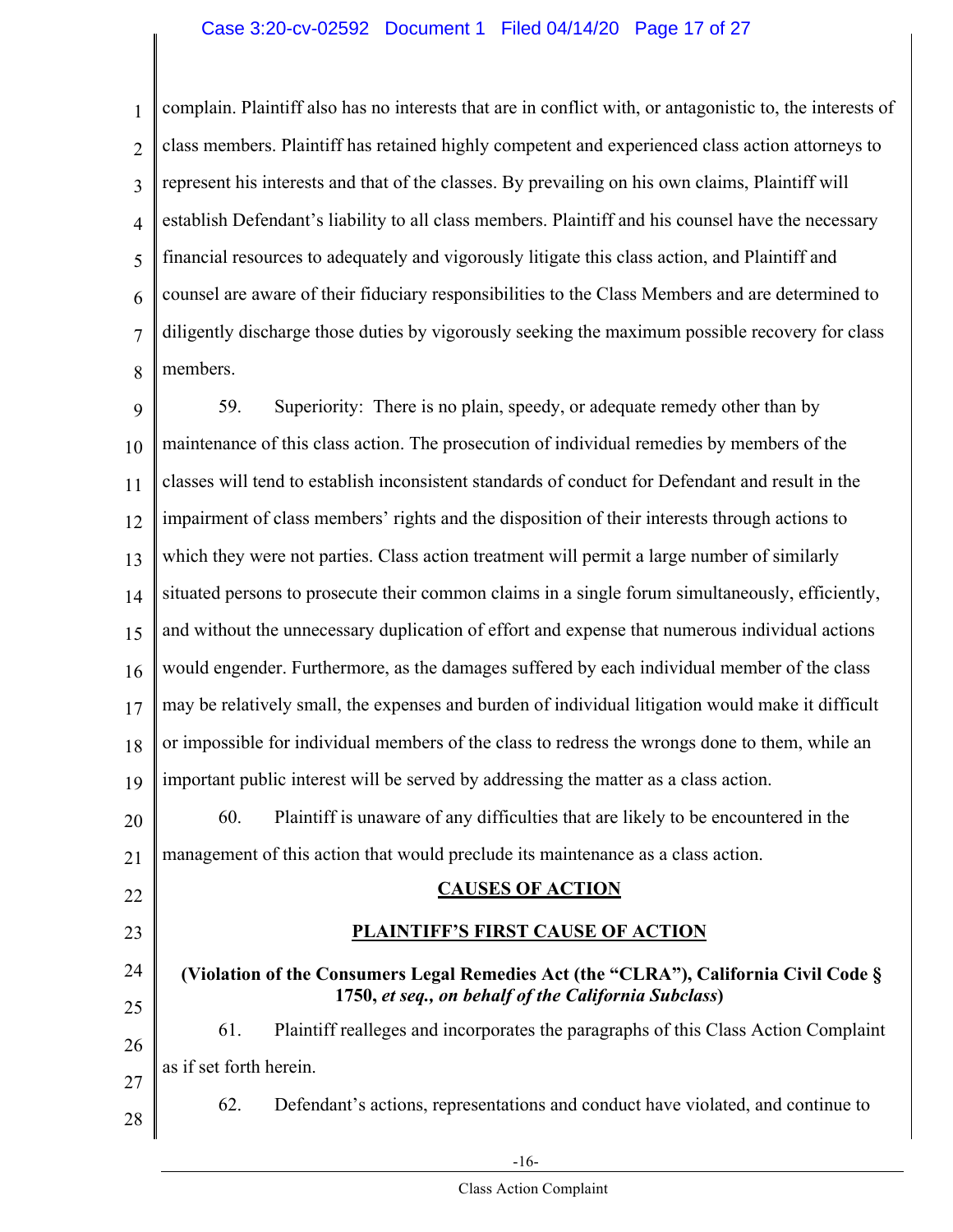#### Case 3:20-cv-02592 Document 1 Filed 04/14/20 Page 18 of 27

1 2 violate the CLRA, because they extend to transactions that are intended to result, or which have resulted, in the sale or lease of goods or services to consumers.

- 3 4 63. Plaintiff and other Class Members are "consumers" as that term is defined by the CLRA in California Civil Code § 1761(d).
- 5 6 64. The Products that Plaintiff (and other similarly situated Class Members) purchased or used from Defendant were "goods" within the meaning of California Civil Code § 1761(a).
- 7 8 9 65. The practices described herein, specifically Defendant's acts and practices described herein were intended to result in the sale and use of the Product to and by the consuming public and have violated, and continue to violate,  $\S 1770(a)(2)$ ,  $\S 1770(a)(5)$ ,
- 10  $\S 1770(a)(7)$ ,  $\S 1770(a)(8)$ , and  $\S 1770(a)(9)$  of the CLRA. In violation of California Civil Code
- 11  $\S1770(a)(2)$ , Defendant's acts and practices constitute improper representations regarding the
- 12 source, sponsorship, approval, or certification of the goods they sold. In violation of California

13 Civil Code  $\S 1770(a)(5)$ , Defendant's acts and practices constitute improper representations that

14 the goods they sell have sponsorship, approval, characteristics, ingredients, uses, benefits, or

15 quantities, which they do not have, e.g., that the Product is equipped with end-to-end encryption

16 and adequately protects user information with secure privacy measures. In violation of California

17 Civil Code  $\S 1770(a)(7)$ , Defendant's acts and practices constitute improper representations that

- 18 the goods it sells are of a particular standard, quality, or grade, when they are of another. In
- 19 violation of California Civil Code §1770(a)(8), Defendant has disparaged the goods, services, or

20 business of another by false or misleading representation of fact, e.g., by representing that unlike

21 other video conferencing platforms, it sells and distributes a Product that includes end-to-end

22 encryption. Finally, in violation of California Civil Code §1770(a)(9), Defendant has advertised

23 goods or services with intent not to sell them as advertised.

24 25 26 27 66. Plaintiff requests that this Court enjoin Defendant from continuing to employ the unlawful methods, acts and practices alleged herein pursuant to California Civil Code  $\S 1780(a)(2)$ . If Defendant is not restrained from engaging in these types of practices in the future, Plaintiff and the other members of the Class will continue to suffer harm.

28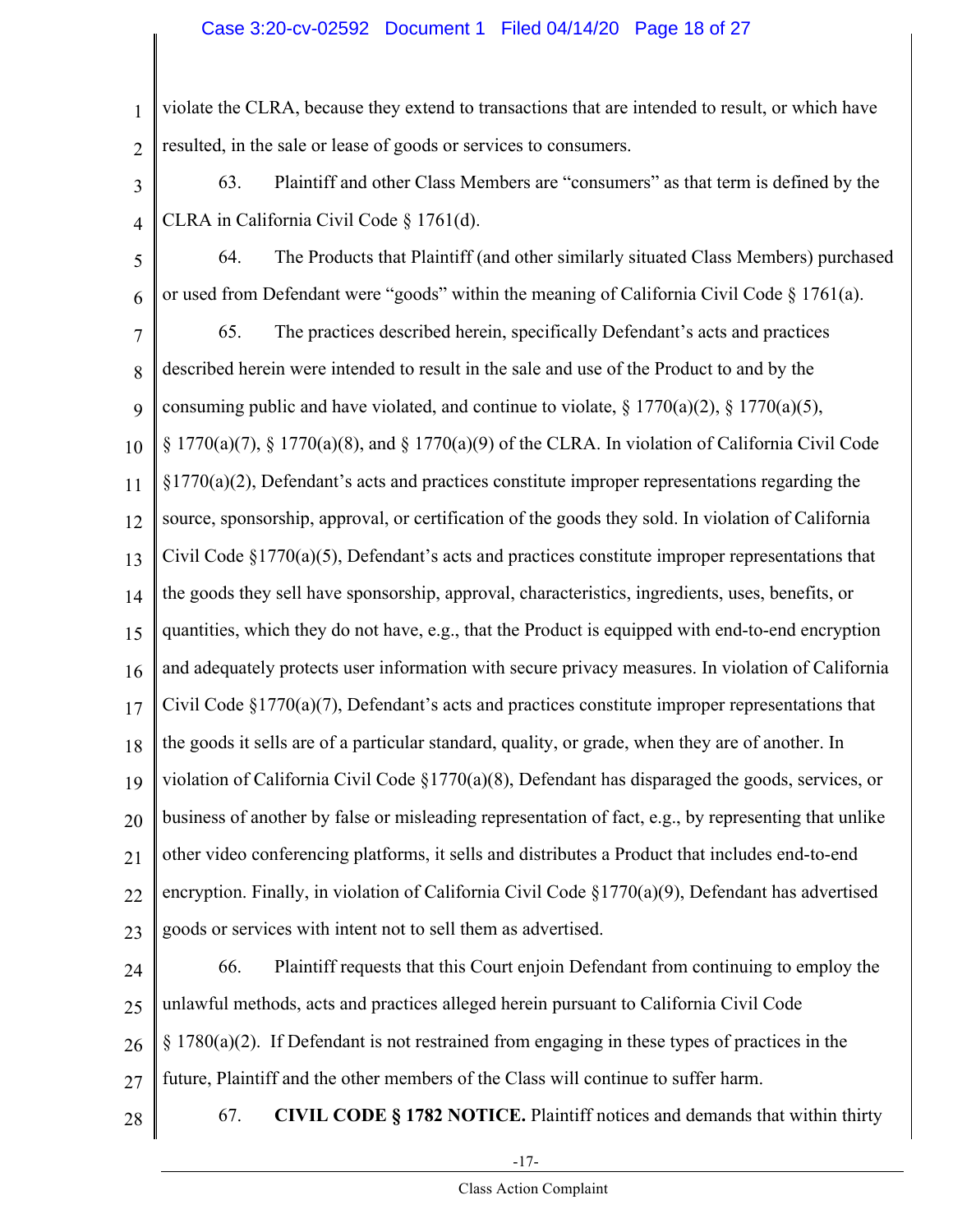# Case 3:20-cv-02592 Document 1 Filed 04/14/20 Page 19 of 27

| $\mathbf{1}$   | (30) days from that date of the filing of this Complaint that Defendant correct, repair, replace or                          |
|----------------|------------------------------------------------------------------------------------------------------------------------------|
| $\overline{2}$ | otherwise rectify the unlawful, unfair, false and or deceptive practices complained of herein.                               |
| 3              | 68.<br>Should the violations herein alleged not be corrected, repaired, replace or rectified                                 |
| $\overline{4}$ | as required by Civil Code § 1782 within 30 days with respect to all Class Members, Plaintiff will                            |
| 5              | seek to amend this Class Action Complaint to seek, on behalf of each Class Member, actual                                    |
| 6              | damages of at least \$1000, punitive damages, an award of \$5000 for each Class Member who is a                              |
| $\overline{7}$ | disabled person or senior citizen, and restitution of any ill-gotten gains due to Defendant's acts                           |
| 8              | and practices.                                                                                                               |
| 9              | 69.<br>Plaintiff also requests that this Court award him costs and reasonable attorneys'                                     |
| 10             | fees pursuant to California Civil Code § 1780(d).                                                                            |
| 11             | PLAINTIFF'S SECOND CAUSE OF ACTION                                                                                           |
| 12             | (False Advertising, Business and Professions Code § 17500, et seq. ("FAL"), on behalf of the<br><b>California Subclass</b> ) |
| 13             | 70.<br>Plaintiff realleges and incorporates by reference the paragraphs of this Class                                        |
| 14             | Action Complaint as if set forth herein.                                                                                     |
| 15             | Beginning at an exact date unknown to Plaintiff, but within three (3) years<br>71.                                           |
| 16             | preceding the filing of the Class Action Complaint, Defendant made untrue, false, deceptive                                  |
| 17             | and/or misleading statements in connection with the advertising and marketing of the Product.                                |
| 18             | 72.<br>Defendant made representations and statements (by omission and commission)                                            |
| 19             | that led reasonable customers to believe that the Product had adequate security measures in place                            |
| 20             | and that Defendant would not misuse their personal information. Defendant knowingly                                          |
| 21             | disseminated misleading claims that the Product is equipped with end-to-end encryption and                                   |
| 22             | adequately protects user information with secure privacy measures as a means to mislead the                                  |
| 23             | public for financial gain.                                                                                                   |
| 24             | 73.<br>Plaintiff and those similarly situated relied to their detriment on Defendant's false,                                |
| 25             | misleading and deceptive advertising and marketing practices, including each of the                                          |
| 26             | misrepresentations and omissions set forth above. Had Plaintiff and those similarly situated been                            |
| 27             | adequately informed and not intentionally deceived by Defendant, he would have acted                                         |
| 28             | differently by, without limitation, refraining from using or purchasing the Product.                                         |
|                |                                                                                                                              |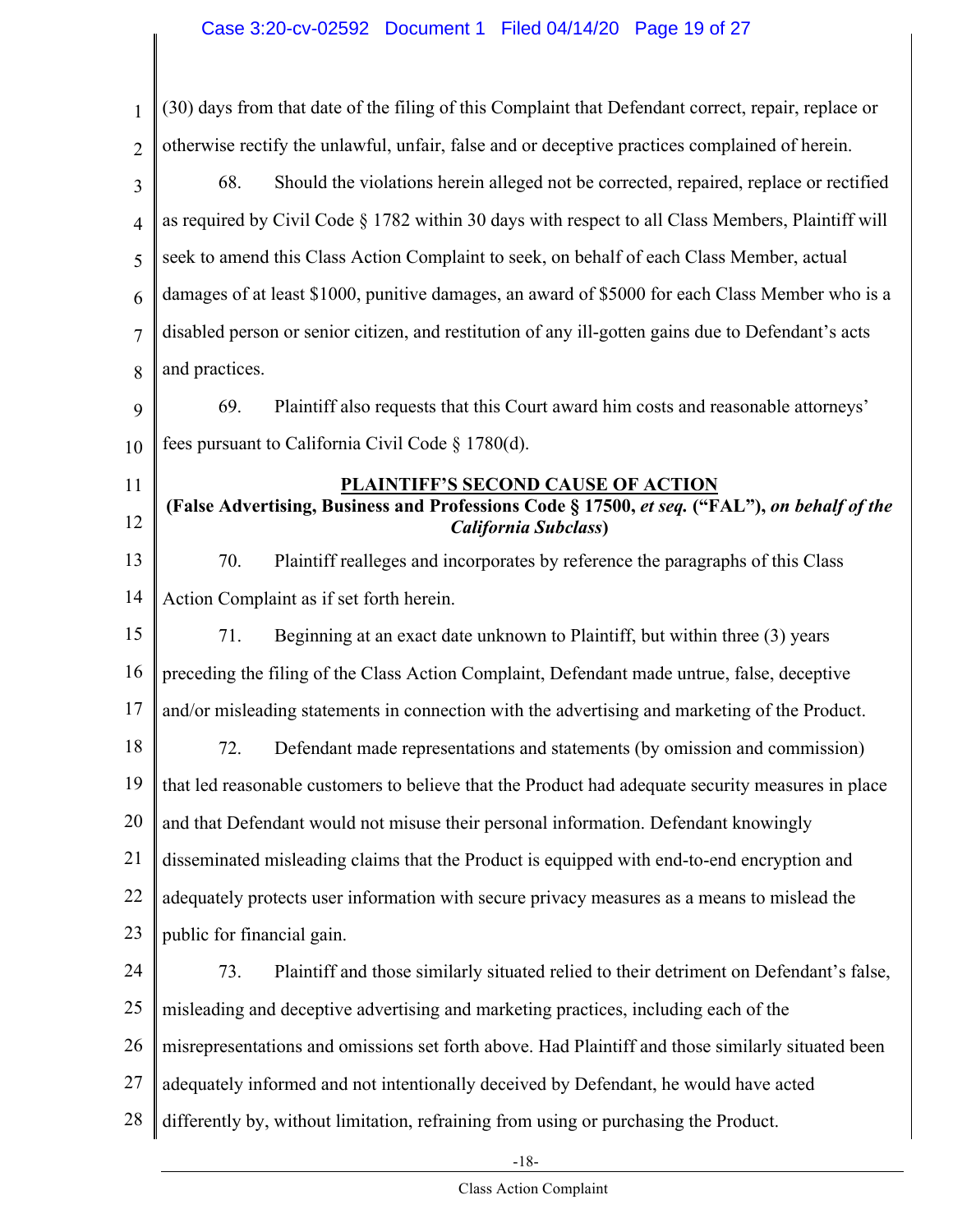#### Case 3:20-cv-02592 Document 1 Filed 04/14/20 Page 20 of 27

1

74. Defendant's acts and omissions are likely to deceive the general public.

2 3 4 5 75. Defendant engaged in these false, misleading and deceptive advertising and marketing practices to increase its profits. Accordingly, Defendant has engaged in false advertising, as defined and prohibited by section 17500, *et seq.* of the California Business and Professions Code.

6 7 8 76. The aforementioned practices, which Defendant used, and continues to use, to its significant financial gain, also constitutes unlawful competition and provides an unlawful advantage over Defendant's competitors as well as injury to the general public.

9 10 11 12 77. As a direct and proximate result of such actions, Plaintiff and the other similarly situated Class Members have suffered, and continue to suffer, injury in fact and have lost money and/or property as a result of such false, deceptive and misleading advertising in an amount which will be proven at trial, but which is in excess of the jurisdictional minimum of this Court.

13 14 15 16 78. Plaintiff seeks, on behalf of himself and those similarly situated, full restitution of monies, as necessary and according to proof, to restore any and all monies acquired by Defendant from Plaintiff, the general public, or those similarly situated by means of the false, misleading and deceptive advertising and marketing practices complained of herein, plus interest thereon.

17 18 79. Plaintiff seeks, on behalf of himself and those similarly situated, a declaration that the above-described practices constitute false, misleading and deceptive advertising.

19 20 21 22 23 24 25 26 27 28 80. Plaintiff seeks, on behalf of himself and those similarly situated, an injunction to prohibit Defendant from continuing to engage in the false, misleading and deceptive advertising and marketing practices complained of herein. Such misconduct by Defendant, unless and until enjoined and restrained by order of this Court, will continue to cause injury in fact to the general public and the loss of money and property in that Defendant will continue to violate the laws of California, unless specifically ordered to comply with the same. This expectation of future violations will require current and future consumers to repeatedly and continuously seek legal redress in order to recover monies paid to Defendant to which it is not entitled. Plaintiff, those similarly situated and/or other consumers nationwide have no other adequate remedy at law to ensure future compliance with the California Business and Professions Code alleged to have been

-19-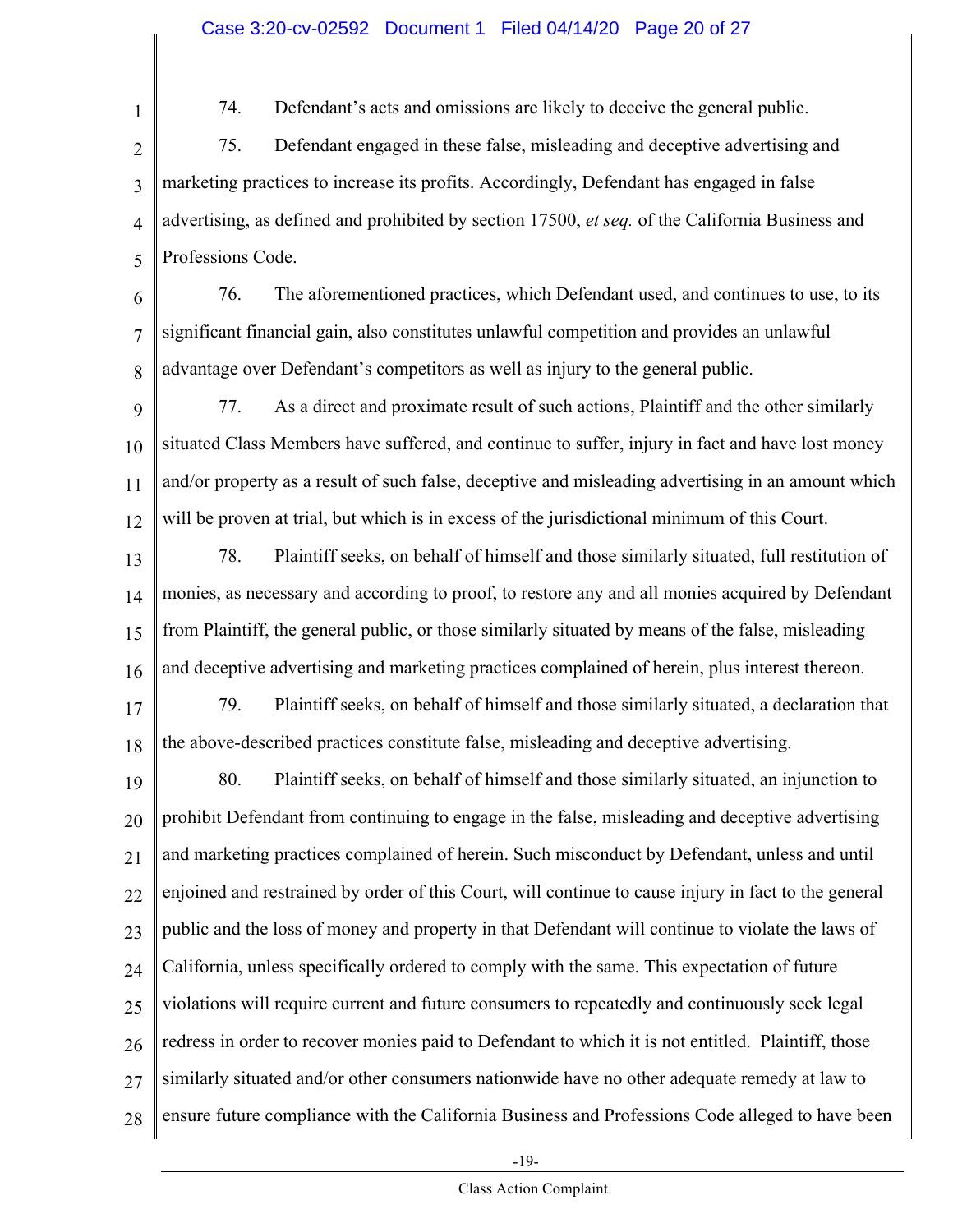1 violated herein.

2 3

4

5

#### **PLAINTIFF'S THIRD CAUSE OF ACTION (Common Law Fraud, Deceit and/or Misrepresentation,** *on behalf of the Class***)**

81. Plaintiff realleges and incorporates by reference the paragraphs of this Class Action Complaint as if set forth herein.

6

7

8

82. Defendant has fraudulently and deceptively informed Plaintiff that the Product had adequate security measures in place and that Defendant would not misuse their personal information. Further, Defendant failed to disclose the Product's known security risks and that Defendant disclosed users' private information to third parties.

9

10 11 12 13 14 15 16 83. These misrepresentations and omissions were known exclusively to, and actively concealed by, Defendant, not reasonably known to Plaintiff, and material at the time they were made. Defendant knew that the Product has known security risks and that Defendant disclosed users' personal information to third parties. Defendant's misrepresentations and omissions concerned material facts that were essential to the analysis undertaken by Plaintiff as to whether to use and/or purchase the Product. In misleading Plaintiff and not so informing Plaintiff, Defendant breached its duty to him. Defendant also gained financially from, and as a result of, its breach.

17

18 19 20 21 84. Plaintiff and those similarly situated relied to their detriment on Defendant's misrepresentations and fraudulent omissions. Had Plaintiff and those similarly situated been adequately informed and not intentionally deceived by Defendant, they would have acted differently by, without limitation: (i) declining to purchase or use the Product, (ii) purchasing or using the Product less, or (iii) paying less for the Product.

22 23 24 25 85. By and through such fraud, deceit, misrepresentations and/or omissions, Defendant intended to induce Plaintiff and those similarly situated to alter their position to their detriment. Specifically, Defendant fraudulently and deceptively induced Plaintiff and those similarly situated to, without limitation, purchase and use the Product.

26 27 28 86. Plaintiff and those similarly situated justifiably and reasonably relied on Defendant's misrepresentations and omissions, and, accordingly, were damaged by Defendant.

87. As a direct and proximate result of Defendant's misrepresentations and/or

-20-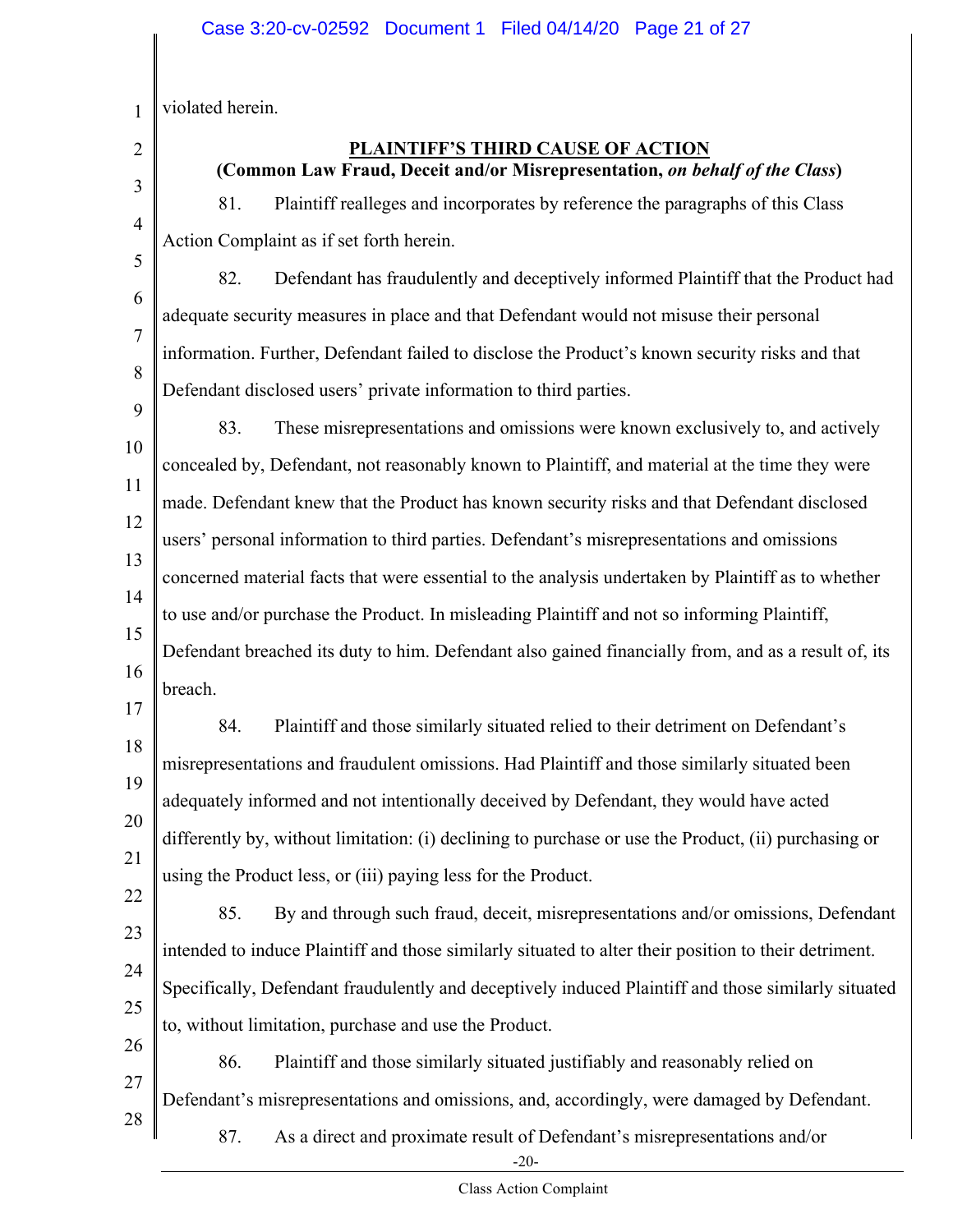#### Case 3:20-cv-02592 Document 1 Filed 04/14/20 Page 22 of 27

1 2 3 omissions, Plaintiff and those similarly situated have suffered damages, including, without limitation, the amount they paid for the Product and the value of their personal information shared with third parties.

4 5 6 88. Defendant's conduct as described herein was wilful and malicious and was designed to maximize Defendant's profits even though Defendant knew that it would cause loss and harm to Plaintiff and those similarly situated.

7

8

#### **PLAINTIFF'S FOURTH CAUSE OF ACTION**

**(Unlawful, unfair, and fraudulent trade practices violation of Business and Professions Code § 17200,** *et seq., on behalf of the California Subclass***)**

9 10 89. Plaintiff realleges and incorporates by reference the paragraphs of this Class Action Complaint as if set forth herein.

11 12 13 14 90. Within four (4) years preceding the filing of this lawsuit, and at all times mentioned herein, Defendant has engaged, and continues to engage, in unlawful, unfair, and fraudulent trade practices in California by engaging in the unlawful, unfair, and fraudulent business practices outlined in this complaint.

15 16 17 18 91. In particular, Defendant has engaged, and continues to engage, in unlawful practices by, without limitation, violating the following state and federal laws: (i) the CLRA as described herein; (ii) the FAL as described herein; (iii) the CCPA as described herein; and (iv) Cal. Penal Code § 637.2 as described herein.

19 20 21 22 23 24 92. In particular, Defendant has engaged, and continues to engage, in unfair and fraudulent practices by, without limitation, the following: (i) misrepresenting that the Product has adequate security measures in place; (ii) misrepresenting that Defendant would not misuse their personal information; (iii) failing to disclose known security risks associated with using the Product; and (iv) failing to disclose Defendant's disclosure of users' personal information to third parties.

25 26 27 28 93. Plaintiff and those similarly situated relied to their detriment on Defendant's unlawful, unfair, and fraudulent business practices. Had Plaintiff and those similarly situated been adequately informed and not deceived by Defendant, they would have acted differently by, declining to purchase or use the Product.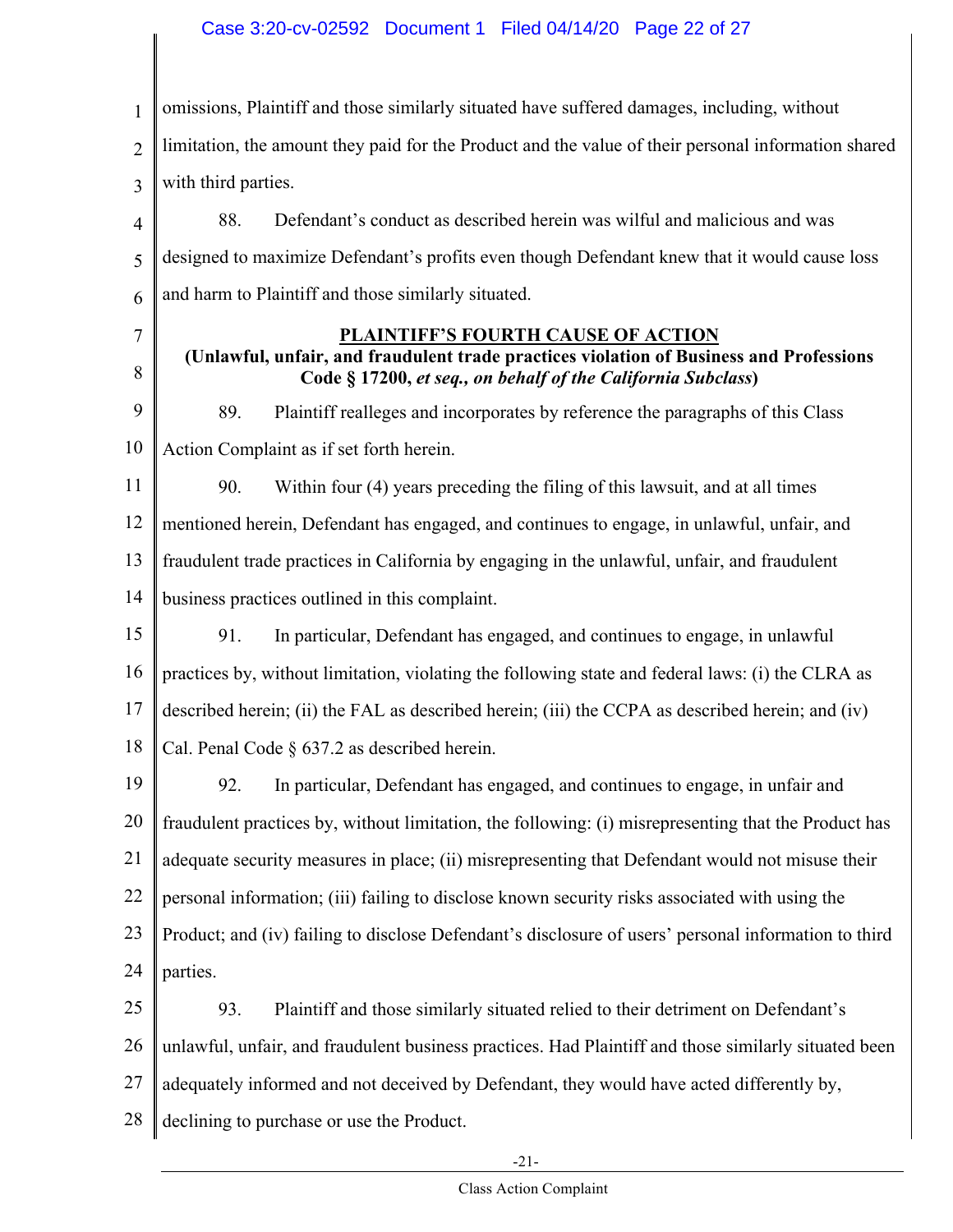#### Case 3:20-cv-02592 Document 1 Filed 04/14/20 Page 23 of 27

94. Defendant's acts and omissions are likely to deceive the general public.

- 2 3 4 95. Defendant engaged in these deceptive and unlawful practices to increase its profits. Accordingly, Defendant has engaged in unlawful trade practices, as defined and prohibited by section 17200, *et seq.* of the California Business and Professions Code.
- 5 6 7 96. The aforementioned practices, which Defendant has used to its significant financial gain, also constitute unlawful competition and provide an unlawful advantage over Defendant's competitors as well as injury to the general public.
- 8 9 10 11 12 13 97. As a direct and proximate result of such actions, Plaintiff and the other class members, have suffered and continue to suffer injury in fact and have lost money and/or property as a result of such deceptive and/or unlawful trade practices and unfair competition in an amount which will be proven at trial, but which is in excess of the jurisdictional minimum of this Court. Among other things, Plaintiff and the Class Members lost the amount they paid for the Product and/or the value of the PII that was wrongfully taken from them.
- 14 15 16 98. As a direct and proximate result of such actions, Defendant has enjoyed, and continues to enjoy, significant financial gain in an amount which will be proven at trial, but which is in excess of the jurisdictional minimum of this Court.
- 17 18 19 99. Plaintiff seeks, on behalf of themselves and those similarly situated, full restitution of monies, as necessary and according to proof, to restore any and all monies acquired by Defendant from Plaintiff, the general public, or those similarly situated by means of the deceptive
- 20 and/or unlawful trade practices complained of herein, plus interest thereon.
- 21 22 100. Plaintiff seeks, on behalf of those similarly situated, a declaration that the abovedescribed trade practices are fraudulent, unfair, and/or unlawful.
- 23

24

25

26

27

28

1

101. Plaintiff seeks, on behalf of those similarly situated, an injunction to prohibit Defendant from continuing to engage in the deceptive and/or unlawful trade practices complained of herein. Such misconduct by Defendant, unless and until enjoined and restrained by order of this Court, will continue to cause injury in fact to the general public and the loss of money and property in that Defendant will continue to violate the laws of California, unless specifically ordered to comply with the same. This expectation of future violations will require current and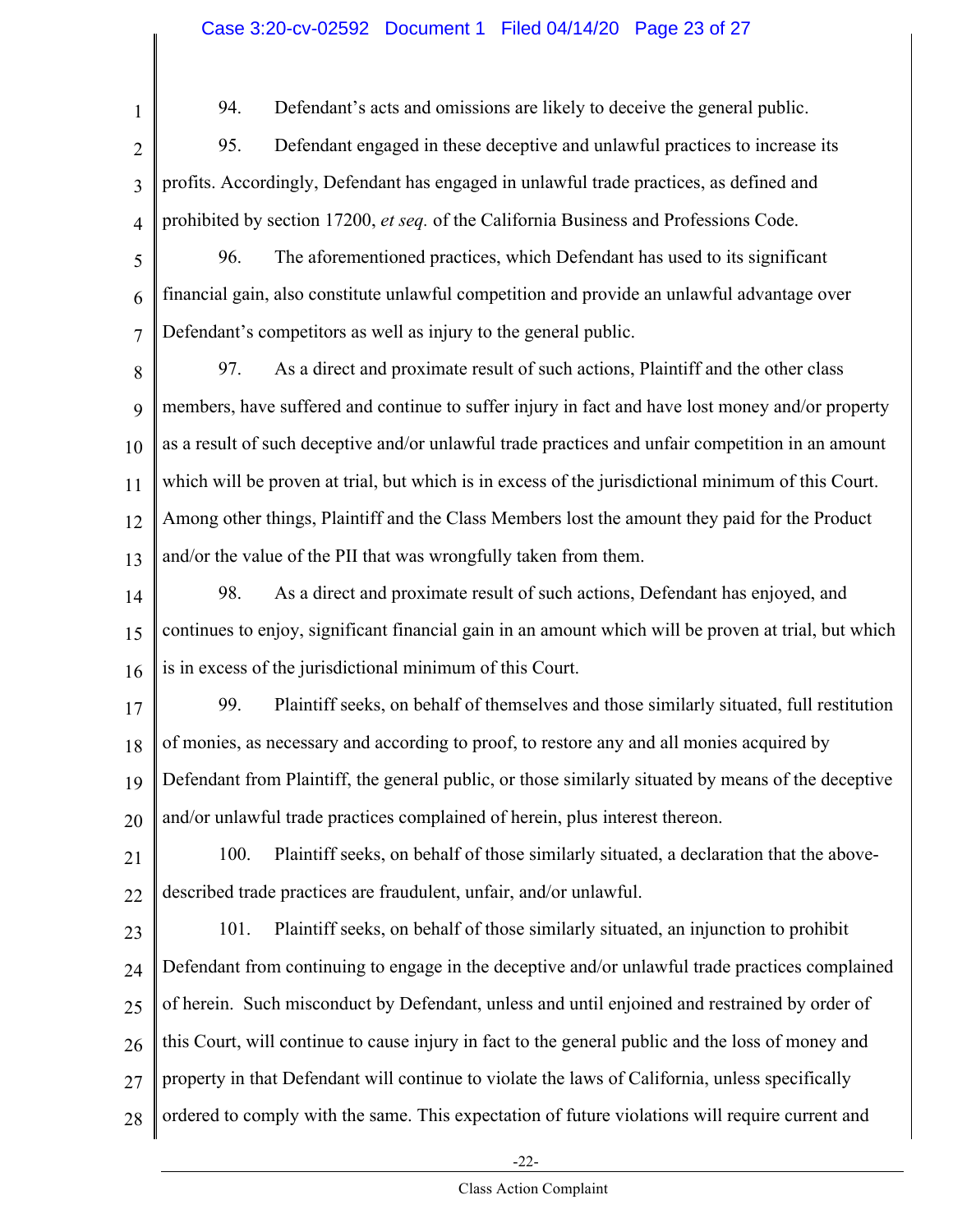1 2 3 4 5 6 7 8 9 10 11 12 13 14 15 16 17 18 19 20 21 22 23 24 25 26 27 28 future consumers to repeatedly and continuously seek legal redress in order to recover monies paid to Defendant to which they were not entitled. Plaintiff, those similarly situated and/or other consumers nationwide have no other adequate remedy at law to ensure future compliance with the California Business and Professions Code alleged to have been violated herein. **PLAINTIFF'S FIFTH CAUSE OF ACTION (Violation of the California Consumer Privacy Act Cal. Civ. Code § 1789.100, et seq.,** *on behalf of the California Subclass***)** 102. Plaintiff realleges and incorporates by reference all paragraphs alleged herein 103. Defendant has violated California Civil Code Section 1798.100(b) of the California Consumer Privacy Act ("CCPA") by collecting and sharing private user information without providing adequate notice. 104. Defendant collects personal user information as defined in Civil Code Section 1789.140, such as their location. 105. Defendant has violated California Civil Code Section 1798.150(a). As a result of Defendant's inability to implement and maintain reasonable security procedures and practices, Defendant has given Facebook, LinkedIn, and other third parties unauthorized access to private user information as alleged herein. 106. Defendant has violated its duty to protect the personal information of Plaintiff and the Class. 107. Defendant's violation of its duty directly and proximately caused Plaintiff and members of the Class to have their personal information collected and shared with Facebook, LinkedIn, and other third parties without authorization. Upon information and belief, Defendant is sharing user information with other unknown parties in the same manner as alleged herein. 108. Plaintiff and the California Subclass were injured through violations of legally protected privacy interests, in the form of unauthorized disclosure of personal user information. 109. Defendant knew or should have known that it was violating the CCPA by sharing unauthorized information with Facebook. Defendant also failed to safeguard private user information and maintain reasonable security procedures. 110. Defendant is a corporation that is organized and operated for the financial benefit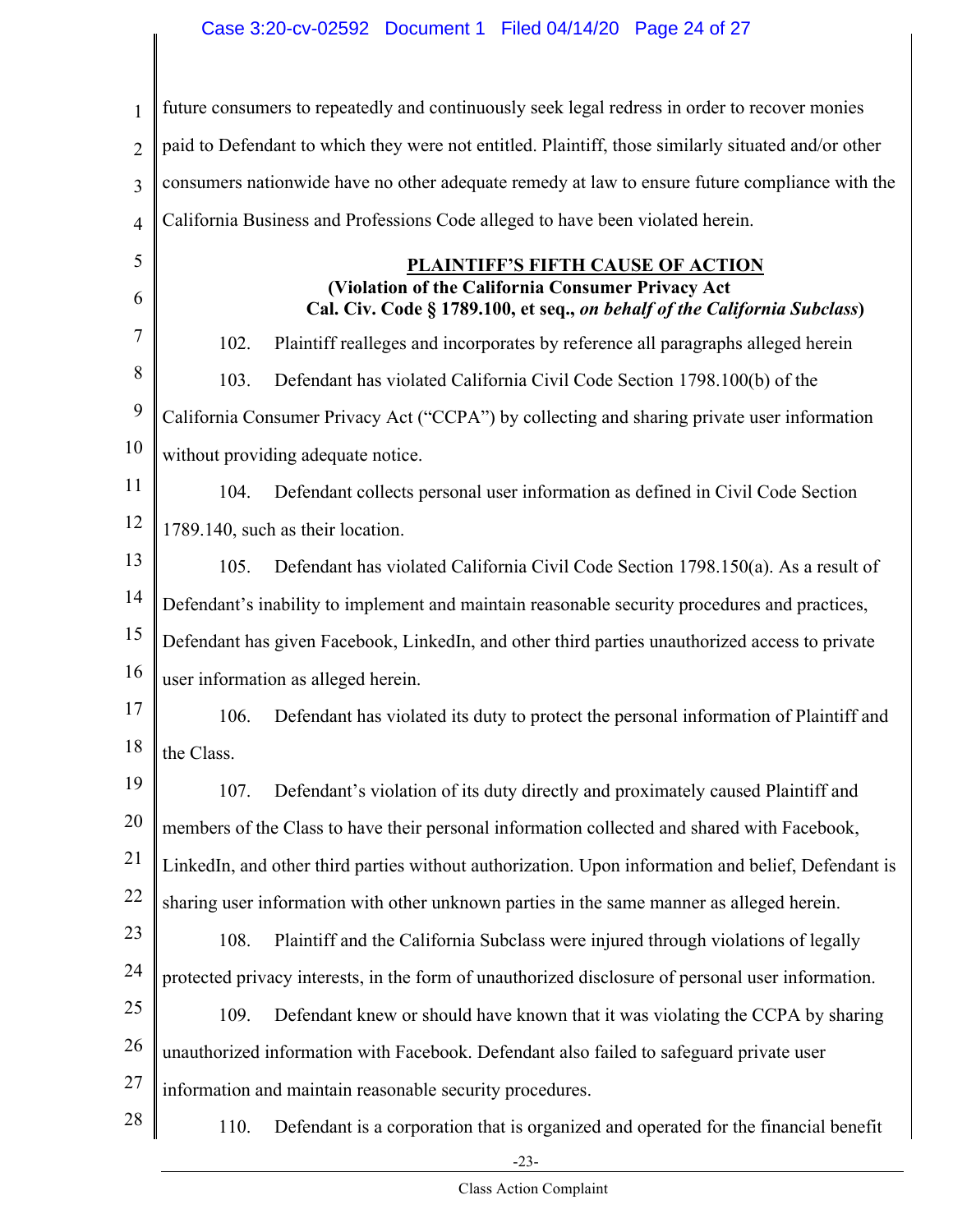# Case 3:20-cv-02592 Document 1 Filed 04/14/20 Page 25 of 27

 $\mathsf{l}$ 

| $\mathbf{1}$   | of its owners.                                                                              |  |  |  |  |  |  |  |
|----------------|---------------------------------------------------------------------------------------------|--|--|--|--|--|--|--|
| $\overline{2}$ | On behalf of the California Subclass, Plaintiff seeks an order enjoining Defendant<br>111.  |  |  |  |  |  |  |  |
| $\overline{3}$ | from continuing to violate the CCPA as alleged herein.                                      |  |  |  |  |  |  |  |
| $\overline{4}$ | <b>PRAYER FOR RELIEF</b>                                                                    |  |  |  |  |  |  |  |
| 5              | WHEREFORE, Plaintiff, on behalf of himself and those similarly situated, respectfully       |  |  |  |  |  |  |  |
| 6              | requests that the Court enter judgment against Defendant as follows:                        |  |  |  |  |  |  |  |
| 7              | A. Certification of the proposed Class and Subclasses, including appointment of Plain-      |  |  |  |  |  |  |  |
| 8              | tiff's counsel as class counsel;                                                            |  |  |  |  |  |  |  |
| 9              | B. An order temporarily and permanently enjoining Defendant from continuing the un-         |  |  |  |  |  |  |  |
| 10             | lawful, deceptive, fraudulent, and unfair business practices alleged in this Complaint;     |  |  |  |  |  |  |  |
| 11             | C. As to causes of action $2 \& 3$ , an award of compensatory damages in an amount to be    |  |  |  |  |  |  |  |
| 12             | determined at trial;                                                                        |  |  |  |  |  |  |  |
| 13             | D. An award of statutory damages in an amount to be determined at trial;                    |  |  |  |  |  |  |  |
| 14             | E. As to causes of action $2 \& 3$ , an award of punitive damages in an amount to be deter- |  |  |  |  |  |  |  |
| 15             | mined at trial;                                                                             |  |  |  |  |  |  |  |
| 16             | F. As to causes of action 2, 3 & 4, an award of restitution in an amount to be determined   |  |  |  |  |  |  |  |
| 17             | at trial;                                                                                   |  |  |  |  |  |  |  |
| 18             | G. An order requiring Defendant to pay both pre- and post-judgment interest on any          |  |  |  |  |  |  |  |
| 19             | amounts awarded;                                                                            |  |  |  |  |  |  |  |
| 20             | H. For reasonable attorney's fees and the costs of suit incurred; and                       |  |  |  |  |  |  |  |
| 21             | For such further relief as this Court may deem just and proper.<br>$\mathbf{I}$ .           |  |  |  |  |  |  |  |
| 22             | <b>JURY TRIAL DEMANDED</b>                                                                  |  |  |  |  |  |  |  |
| 23             | Plaintiff hereby demands a trial by jury.                                                   |  |  |  |  |  |  |  |
| 24             | Dated: April 14, 2020<br><b>GUTRIDE SAFIER LLP</b>                                          |  |  |  |  |  |  |  |
| 25             | <u>/s Seth A. Safier</u><br>Adam J. Gutride, Esq.                                           |  |  |  |  |  |  |  |
| 26             | Seth A. Safier, Esq.<br>Marie McCrary, Esq.                                                 |  |  |  |  |  |  |  |
| 27             | 100 Pine Street, Suite 1250<br>San Francisco, CA 94111                                      |  |  |  |  |  |  |  |
| 28             |                                                                                             |  |  |  |  |  |  |  |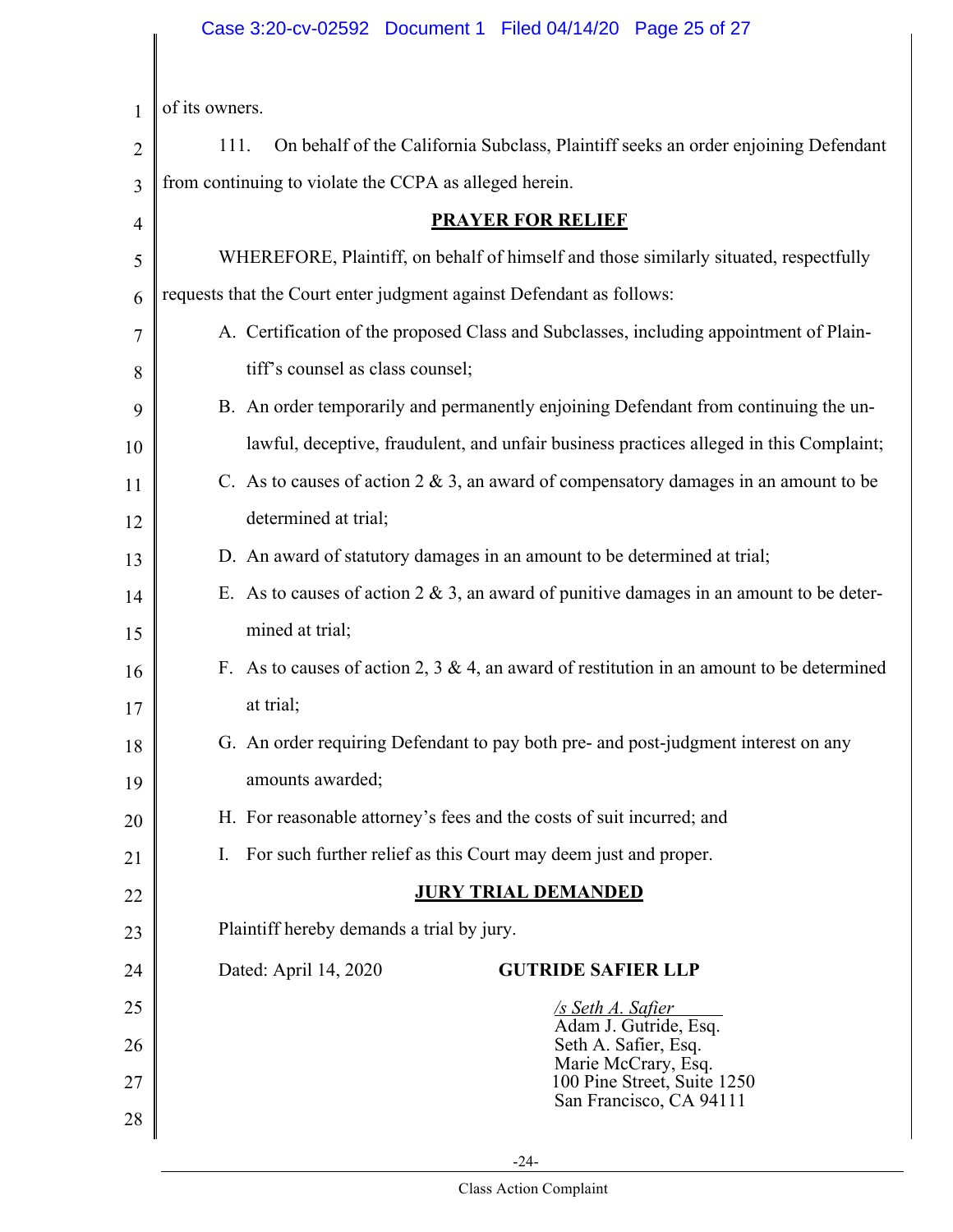# Exhibit A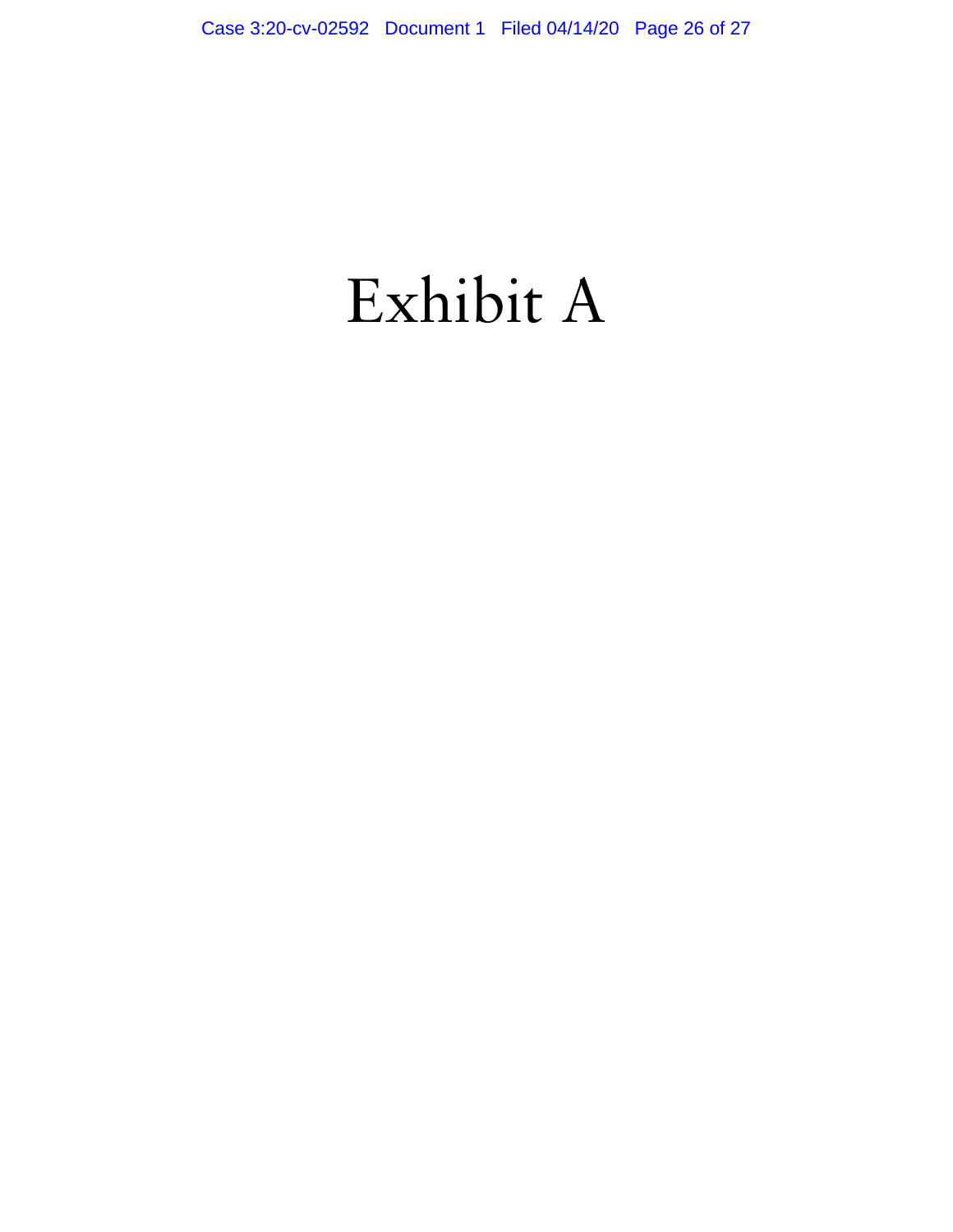|    | DocuSign Envelope ID: FEA226 <del>0E 2455 3720 B81</del> 009983469D6BCument 1 Filed 04/14/20 Page 27 of 27 |  |  |  |  |  |  |  |
|----|------------------------------------------------------------------------------------------------------------|--|--|--|--|--|--|--|
|    | <b>EXHIBIT A</b>                                                                                           |  |  |  |  |  |  |  |
| 2  | I, Robert Lawton, declare:                                                                                 |  |  |  |  |  |  |  |
| 3  | I am the Plaintiff in this action. If called upon to testify, I could and would<br>1.                      |  |  |  |  |  |  |  |
| 4  | competently testify to the matters contained herein based upon my personal knowledge.                      |  |  |  |  |  |  |  |
| 5  | I submit this Declaration pursuant to California Code of Civil Procedure section<br>2.                     |  |  |  |  |  |  |  |
| 6  | 2215.5 and California Civil Code section 1780(d).                                                          |  |  |  |  |  |  |  |
| 7  | I downloaded and used the Zoom application at issue in this case in March 2020<br>3 <sub>1</sub>           |  |  |  |  |  |  |  |
| 8  | while in San Francisco, California.                                                                        |  |  |  |  |  |  |  |
| 9  | I declare under penalty of perjury under the laws of California that the foregoing is true                 |  |  |  |  |  |  |  |
| 10 | and correct.                                                                                               |  |  |  |  |  |  |  |
| 11 | Executed this 14th day of April 2020, in San Francisco, California.                                        |  |  |  |  |  |  |  |
| 12 |                                                                                                            |  |  |  |  |  |  |  |
| 13 | DocuSigned by:                                                                                             |  |  |  |  |  |  |  |
| 14 | Robert Lawton<br>Robert Lawton                                                                             |  |  |  |  |  |  |  |
| 15 |                                                                                                            |  |  |  |  |  |  |  |
| 16 |                                                                                                            |  |  |  |  |  |  |  |
| 17 |                                                                                                            |  |  |  |  |  |  |  |
| 18 |                                                                                                            |  |  |  |  |  |  |  |
| 19 |                                                                                                            |  |  |  |  |  |  |  |
| 20 |                                                                                                            |  |  |  |  |  |  |  |
| 21 |                                                                                                            |  |  |  |  |  |  |  |
| 22 |                                                                                                            |  |  |  |  |  |  |  |
| 23 |                                                                                                            |  |  |  |  |  |  |  |
| 24 |                                                                                                            |  |  |  |  |  |  |  |
| 25 |                                                                                                            |  |  |  |  |  |  |  |
| 26 |                                                                                                            |  |  |  |  |  |  |  |
| 27 |                                                                                                            |  |  |  |  |  |  |  |
| 28 |                                                                                                            |  |  |  |  |  |  |  |
|    | $-1-$                                                                                                      |  |  |  |  |  |  |  |
|    | DECLARATION RE CAL. CIV. CODE SECTION 1780(D) JURISDICTION                                                 |  |  |  |  |  |  |  |